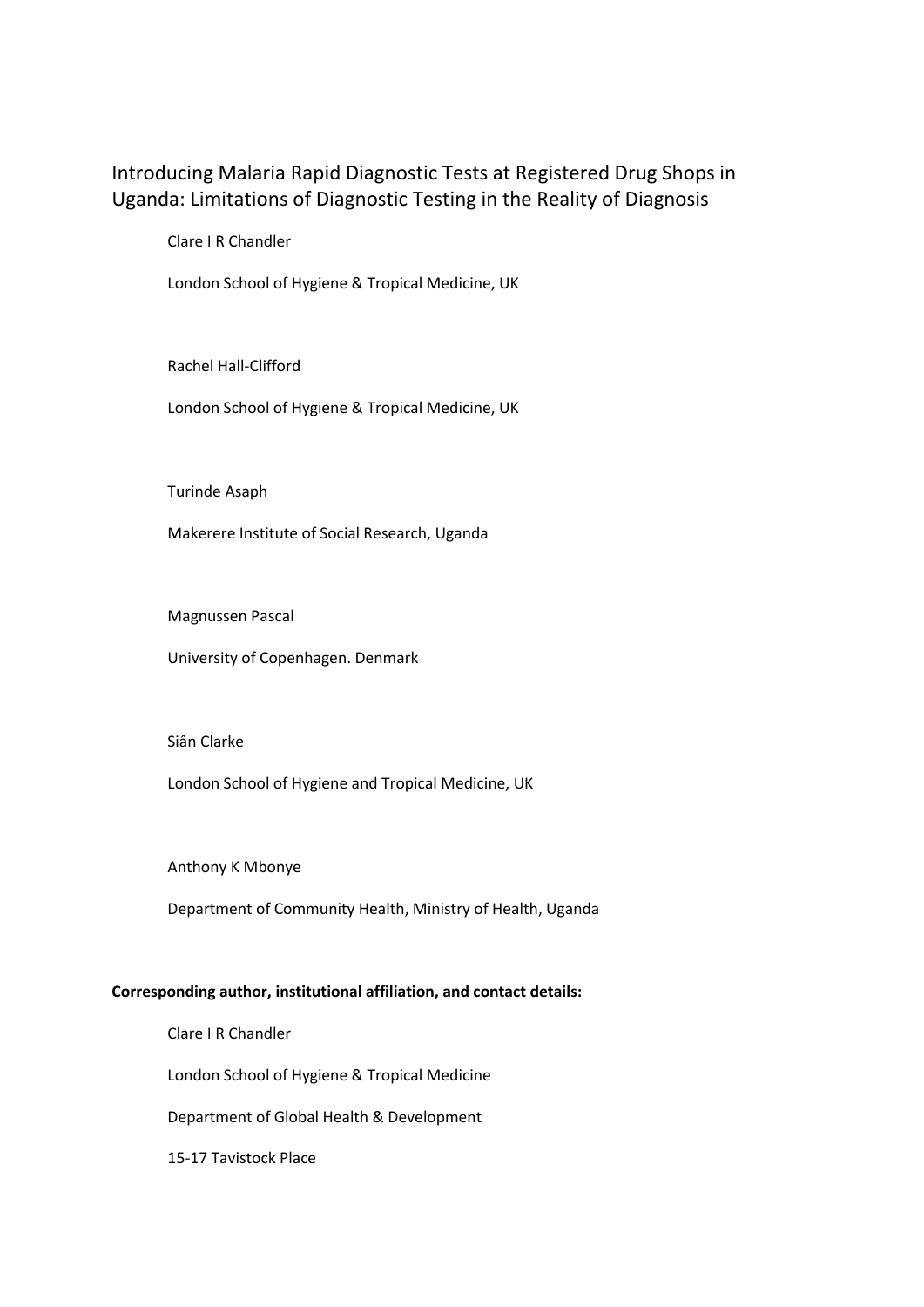London, WC1H 9SH

Clare.Chandler@lshtm.ac.uk

# **Keywords:**

Malaria; rapid diagnostic tests; private sector; drug shops; antimalarial access; malaria diagnosis; Uganda

## **Acknowledgements:**

We would like to thank the District Director of Health services Mukono District, Mr. Steven Kalake, Ms Charity Wamala, Ms Deborah Namisango, Joseph Mugisha and Dennise Kasenene, for data collection. We are grateful for the time and insights given by each of the study participants.

This study was funded by a grant from ACT Consortium at London School of Hygiene and Tropical Medicine funded by the Bill and Melinda Gates Foundation.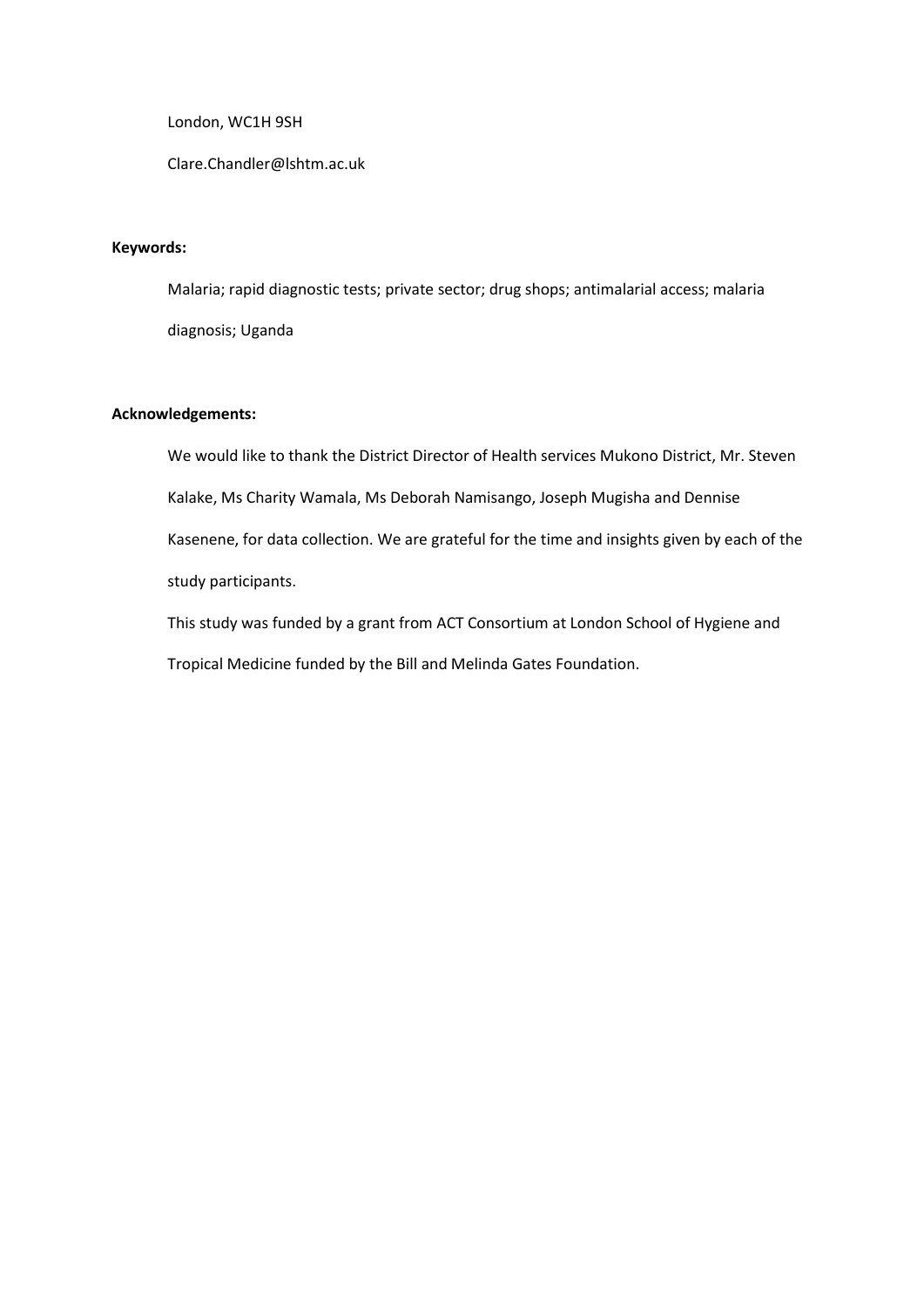# **Abstract**

In Uganda, around two thirds of medicines are procured from the private sector, mostly from drug shops. The introduction of malaria rapid diagnostic tests (RDTs) at drug shops therefore has the potential to make a significant contribution to targeting antimalarial drugs to those with malaria parasites. We undertook formative research in a district in Uganda in preparation for a randomised trial of RDTs in drug shops. In May to July 2009, we interviewed 9 drug shop workers, 5 health workers and 4 district health officials and carried out 10 focus group discussions with a total of 75 community members to investigate the role of drug shops and the potential for implementation of RDTs at these health care outlets.

Drug shops were seen to provide an important service to community members, the nature of which is determined by responsiveness to client demands. However, drug shops hold a liminal status: in the eyes of different actors, these outlets are at once a shop and clinic; legitimate and illegitimate; and trusted and distrusted. Malaria treatment was found to be synonymous with diagnosis. Diagnostic testing was deemed useful in theory, and community members were curious about the results, with the expectation that a test would decrease uncertainty and help secure an end to illness. However, whether testing would be sought as a routine step in treatment decisions in practice is uncertain, since the appeal of the tests waned in light of their costs and potential for results to conflict with presumed diagnosis.

Interventions that increase awareness of multiple causes and management of malaria-like illness will be needed to support the new rationalisation for malaria treatment represented by parasitological diagnosis.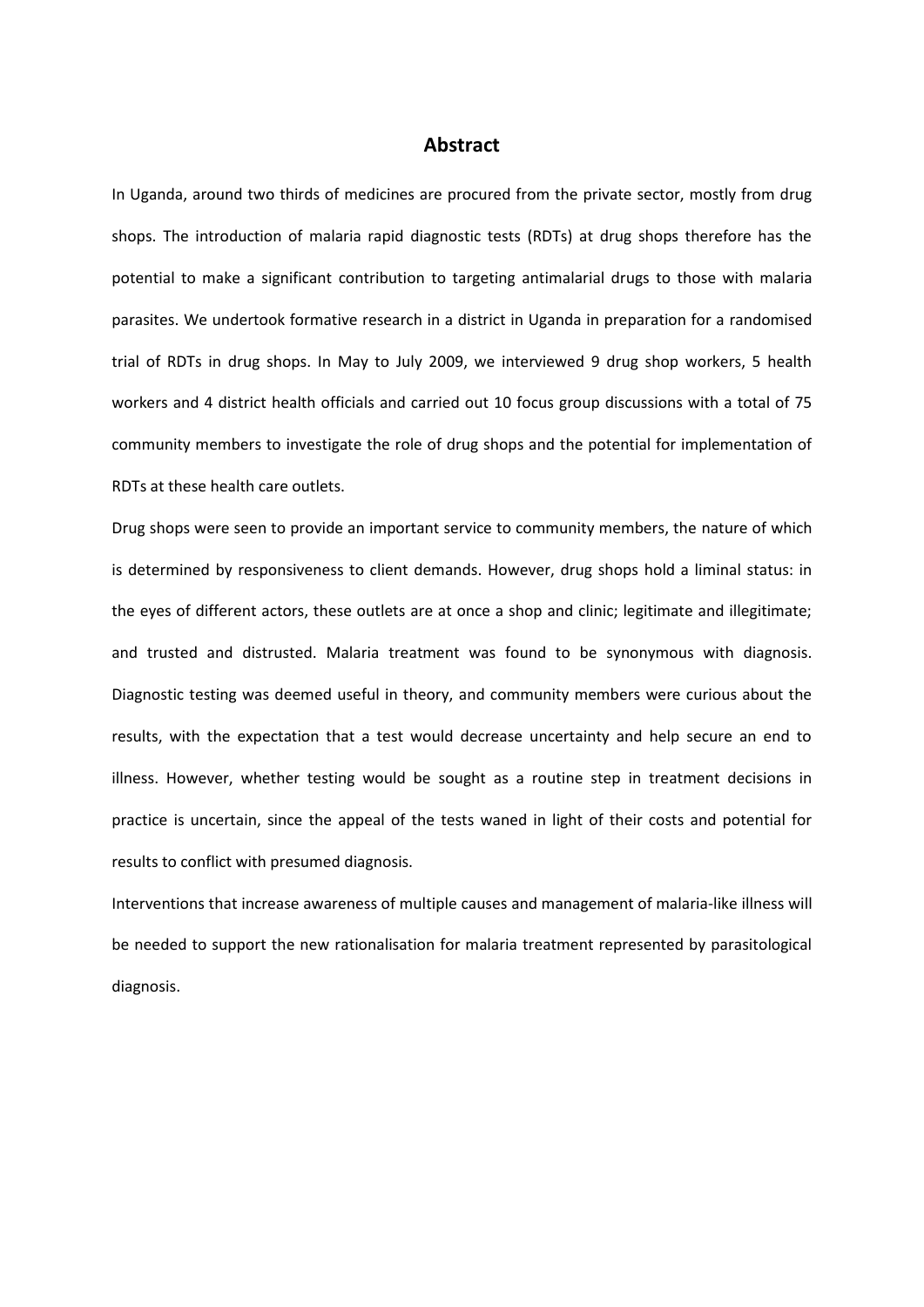# **Introduction**

The treatment of febrile illnesses in malaria-endemic countries has received increasing attention in the past decade, with huge efforts to scale-up the use of Artemesinin Combination Therapies (ACTs) for malaria cases. The high cost of these treatments, together with recognition of the importance of non-malarial fevers, has prompted reconsideration of existing strategies of blanket antimalarial use for fever cases in favour of restricted antimalarial prescription based on evidence of malaria parasitaemia [\(D'Acremont, Lengeler, Mshinda, Mtasiwa, Tanner, & Genton, 2009\)](#page-24-0). The World Health Organisation policy guidelines have recently changed to recommend parasitologically confirmed antimalarial treatment where possible [\(World Health Organisation, 2010\)](#page-26-0).

Accurate microscopy testing for malaria is only available in limited locations due to its dependence upon skilled laboratory staff and technical equipment. The accuracy of results is compromised if either staff skills or equipment are lacking [\(Ibrahim, 1996;](#page-24-1) [Ngasala, Mubi, Warsame, Petzold,](#page-25-0)  [Massele, Gustafsson et al., 2008\)](#page-25-0). For parasitological diagnosis to be taken up in low-resource settings, tests that can be carried out without extensive skills or equipment are needed. The new generation of malaria rapid diagnostic tests (RDTs) fulfil these criteria, offering accurate diagnosis [\(Bell, Go, Miguel, Walker, Cacal, & Saul, 2001\)](#page-24-2) in a relatively simple format that requires no electricity or specialized laboratory training [\(D'Acremont et al., 2009\)](#page-24-0). RDTs are therefore seen as an important vehicle for achieving targeted malaria treatment.

To make the greatest impact on current use of antimalarials, testing needs to be available where patients currently seek treatment. RDTs are now being introduced at many government health facilities in malaria-endemic countries. However, policy makers recognise the limited reach of such activities, given that much treatment is sought outside of public health services. Several pilots and a country programme in Cambodia have also introduced the tests through community health workers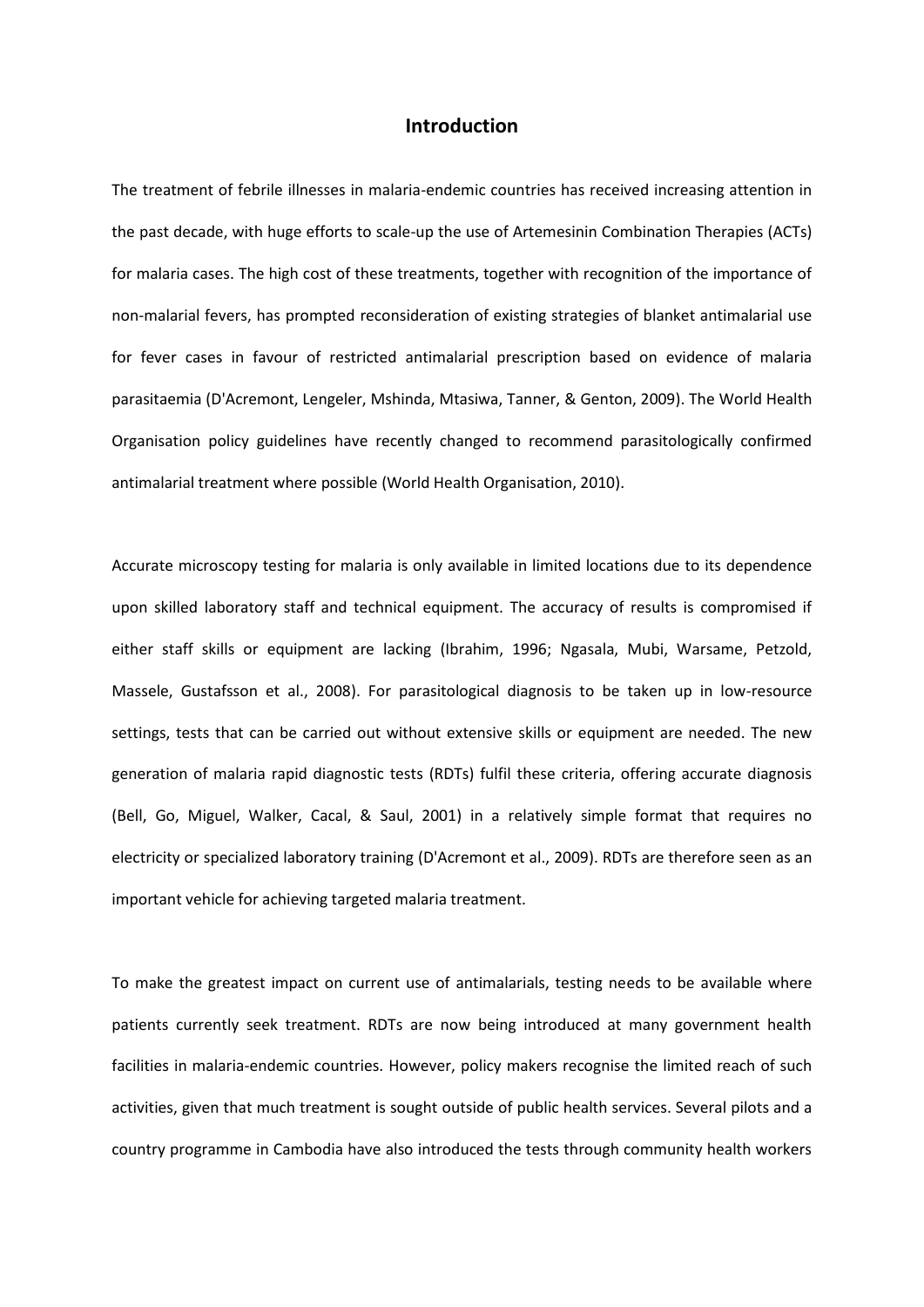(CHWs) [\(Bell et al., 2001;](#page-24-2) [Harvey, Jennings, Chinyama, Masaninga, Mulholland, & Bell, 2008;](#page-24-3) [Yeung,](#page-26-1)  [Van Damme, Socheat, White, & Mills, 2008\)](#page-26-1). A major source of antimalarial treatment in many settings is private drug shops, and this has led to calls to consider including these drug shops in the scale-up of RDTs [\(Moon, Pe´ rez Casas, Kindermans, de Smet, & von Schoen-Angerer, 2009\)](#page-25-1). There is limited evidence of the best way to scale up RDTs in any sector, with evidence that public providers may continue to overprescribe antimalarials in spite of negative RDT results [\(Bisoffi, Sirima,](#page-24-4)  [Angheben, Lodesani, Gobbi, Tinto et al., 2009;](#page-24-4) [Hamer, Ndhlovu, Zurovac, Fox, Yeboah-Antwi, Chanda](#page-24-5)  [et al., 2007;](#page-24-5) [Kyabayinze, Asiimwe, Nakanjako, Nabakooza, Counihan, & Tibenderana, 2010;](#page-25-2) [Reyburn,](#page-25-3)  [Mbakilwa, Mwangi, Mwerinde, Olomi, Drakeley et al., 2007;](#page-25-3) [Skarbinski, Ouma, Causer, Kariuki,](#page-25-4)  [Barnwell, Alaii et al., 2009\)](#page-25-4). The context into which RDTs are introduced has been an important determinant of adherence to test results, with public sector workers holding a long established mindset of presumptive treatment that has been hard to leave behind [\(Chandler, Jones, Boniface,](#page-24-6)  [Juma, Reyburn, & Whitty, 2008;](#page-24-6) [Chandler, Whitty, & Ansah, 2010\)](#page-24-7). Pilots of more supportive packages for provider behaviour change, particularly supportive supervision, have been more effective in restricting antimalarials to parasite positive patients [\(D'Acremont, 2009;](#page-24-8) [Hopkins, 2008;](#page-24-9) [Msellem, Martensson, Rotllant, Bhattarai, Stromberg, Kahigwa et al., 2009;](#page-25-5) [Williams, Causer, Metta,](#page-26-2)  [Malila, O'Reilly, Abdulla et al., 2008\)](#page-26-2). There is less evidence of the effectiveness of RDTs in community level programmes, but findings so far suggest community volunteers are able to do tests when given suitable instructions [\(Harvey et al., 2008\)](#page-24-3) and have adhered well to guidelines for testing and treatment [\(Counihan, 2009\)](#page-24-10). In the Philippines, CHWs reported positive impacts of the tests on job satisfaction and standing in the community [\(Bell et al., 2001\)](#page-24-2). In the scale up of RDTs in the periphery, implementers have stressed the need for extended initial training and continued supervision and training at the peripheral level. There is far less evidence about how RDTs are used when they are implemented in the private sector, with no published data on frequency of use or adherence to results.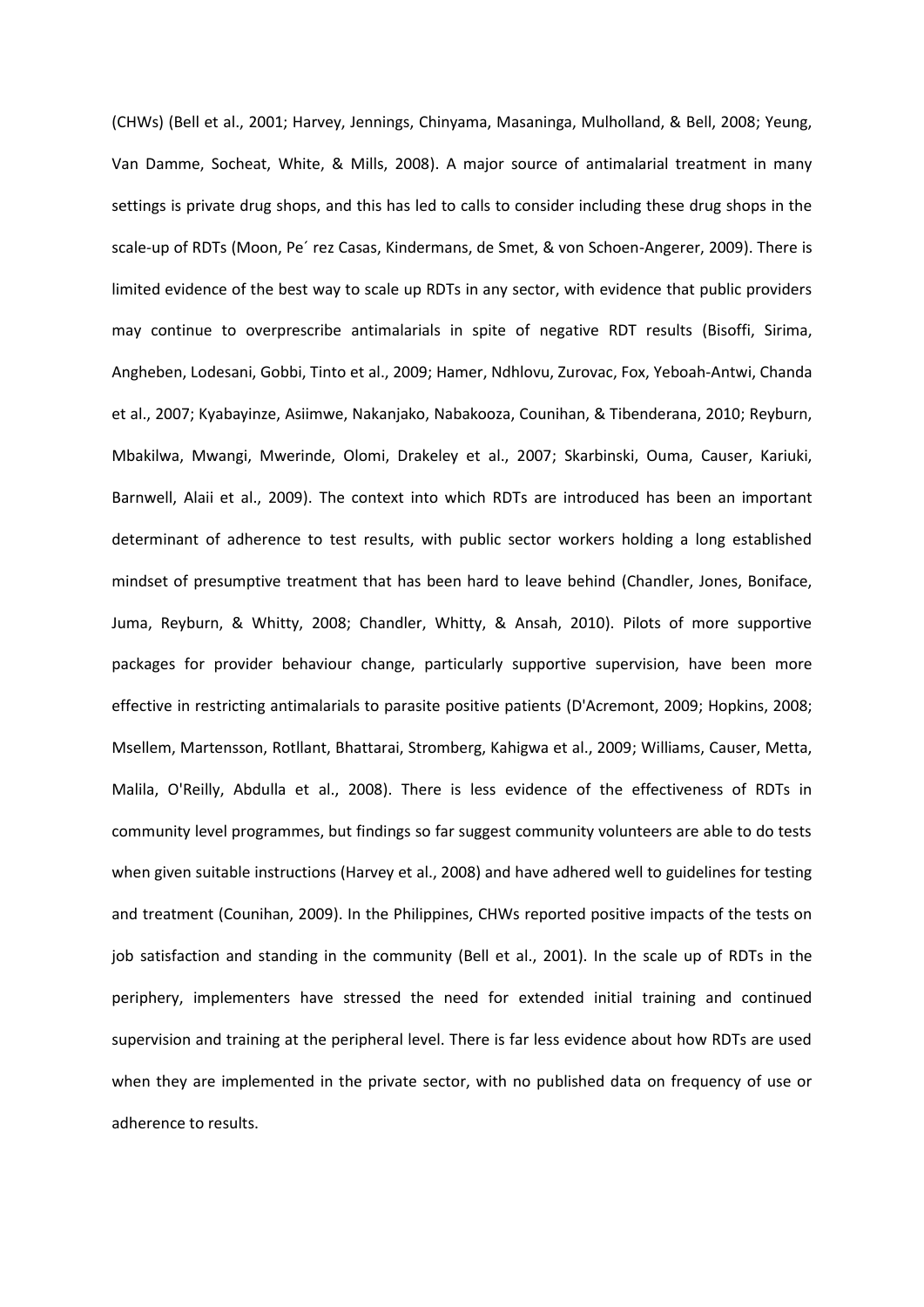Uganda has a policy of free health care and medicines at public health facilities and rapid diagnostic tests are in the process of being introduced at health centres across the country. However the public health care system has been plagued by stockouts in recent times. Perhaps related to this, an estimated 63 percent of medicines are procured from the private sector, mostly from drug shops [\(Rutebemberwa, Pariyo, Peterson, Tomson, & Kallander, 2009\)](#page-25-6). The introduction of RDTs at drug shops therefore has the potential to make a significant contribution to targeting antimalarial drugs to those with malaria parasites. However, this contribution will be contingent upon how the tests are used, as well as the extent to which test results will affect treatment decisions. An understanding of the context into which the tests will be introduced is essential for framing analysis of the uptake and impacts of their introduction.

In this paper, we describe the context into which RDTs will be introduced in a peri-urban district in Uganda. We look at the position of drug shops for community members and the public health system and analyse the role of diagnostic tests in treatment decisions.

# **Methods**

## *Setting and study sample*

The results presented in this paper were collected as a formative research component prior to a randomized trial of the introduction of RDTs in registered private drug shops in the Mukono District of Uganda, a peri-urban area east of Kampala with a population of 850,900. This formative qualitative study was conducted in May to July 2009 with the aim to understand how people perceive the role of registered drug shops, and attitudes toward malaria treatment and diagnosis in drug shops in order to inform intervention and evaluation design.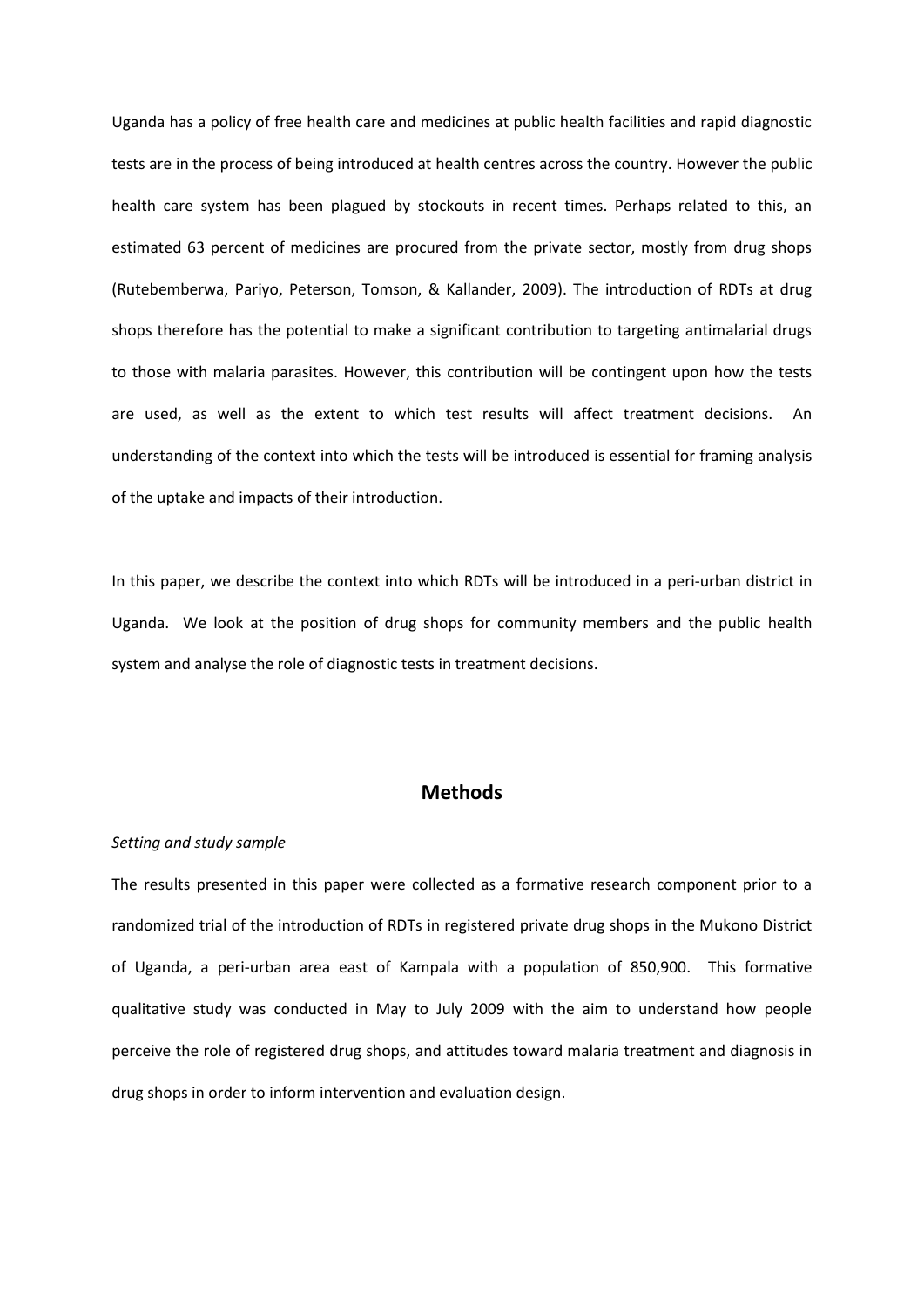In-depth interviews were conducted with nine registered drug shop workers randomly selected from a list kept by the District Assistant Drugs Inspector. In-depth interviews (IDIs) were also conducted with five health workers purposively sampled to represent health centre levels II, III and IV. Four district health officials were also interviewed, selected to represent different departments of the district health management team. In addition, ten focus group discussions (FGDs) were held with community members, selected on a convenience basis with the assistance of local leaders, to represent three groups: women  $(n=4)$  and men  $(n=3)$  with children under five years of age and community leaders (n=3). The total number of FGD participants was 75, with a median group size of 8.

#### *Data collection*

The in-depth interviews and focus group discussions were conducted in Luganda by a team of four (two women, two men) local social scientists who took part in an intensive training programme in preparation for the research including a major component on communication skills [\(Haaland,](#page-24-11)  [Molyneux, & Marsh, 2006\)](#page-24-11). The interviews and discussions explored experiences with diagnosis and treatment of malaria and perceptions of their affordability, with a particular focus on treatment patterns in drug shops, and perceptions of the affordability of malaria. Interview and focus group discussion guides were translated, piloted and revised before and during the fieldwork to improve clarity of questions, and the interviewers were trained on implementation of the guides and study protocols for data management.

Each interview was held in a private space at drug shops and health facilities where the individual was employed, and focus group discussions were held in community centres. Study participants were informed of the objectives of the study prior to participation, and verbal consent was obtained from all participants who participated in the study. Incentives were refreshments after participation as well as the opportunity to express opinions and experiences to researchers associated with the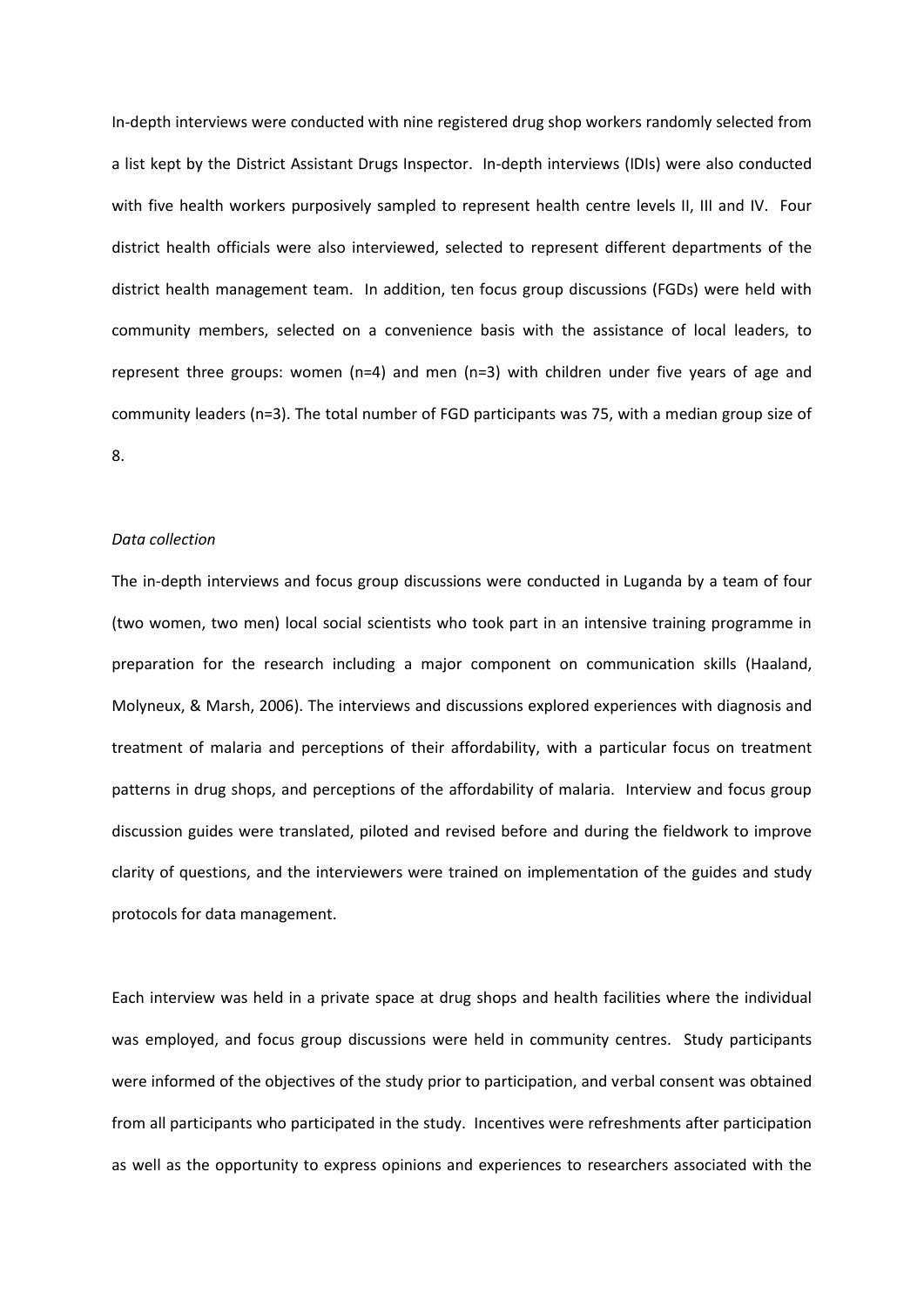Ministry of Health. Voice-recordings were made of all interviews and focus group discussions, with the consent of participants, and interviewers also made notes of the content, non-verbal behaviour, and setting of the interaction.

### *Data entry and analysis*

Interviews and focus group discussions were transcribed into English by the research team and then coded using QSR NVivo 8 software. Data were coded by topics and ideas, which were grouped into overarching themes and theoretical constructs through an iterative process with local social scientists and project collaborators. A description of the main pros and cons of RDTs as described by participants in this study sample has been published elsewhere [\(Mbonye, Ndyomugyenyi, Turinde,](#page-25-7)  [Magnussen, Clarke, & Chandler, 2010\)](#page-25-7). In this current paper, we deconstruct the roles, values and ethics of workers in drug shops and their current and potential diagnostic practices.

#### *Ethics*

Ethical approval for the research was granted from review boards at the Uganda National Council of Science and Technology (Reference: HS 546) and the London School of Hygiene and Tropical Medicine. Further approval and permission was sought from district and local authorities before interviews and discussions.

# **Results**

We start by describing the roles of drug shops for clients and for the public health system. We describe the liminal status of drug shops in this study: at once a shop and a clinic; legitimate and illegitimate; and trusted and distrusted. This forms the context for the second part of our results, which focuses on the role of diagnostic tests within the current use of antimalarials and laboratory tests. We describe how treatment of symptoms in practice is in effect a 'diagnosis', but how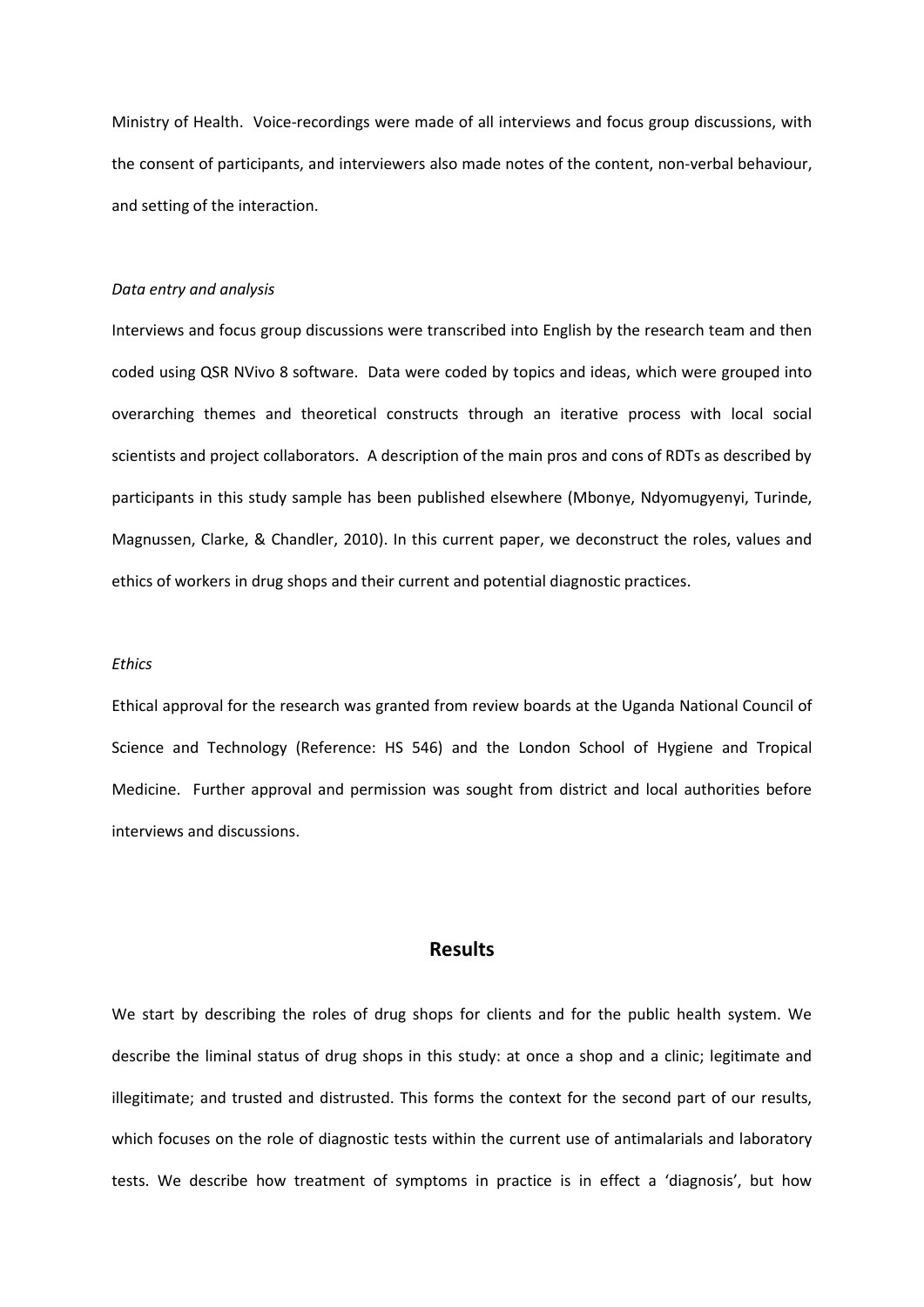participants were curious about testing, although this was not played out in the reality of treatment decisions.

Although some drug shop workers (DSWs) were trained health workers, we reserve the term 'health worker' (HW) for those working in public health facilities. We have replaced any real names with a respondent (R) identification number or pseudonym and refer to district health officials as DHOs. We have preserved the terminology used by respondents to describe drug shops: in some cases, this was *eduka eritunda edagala,* or 'drug shop'; in other cases, respondents referred to the same establishments as *akadwaliro/akaclinic akatunda edagala,* meaning a 'clinic that sells drugs', or simply *edwaliro,* 'clinic.' When asking questions about malaria, we used the Luganda term *omusujja gwe'ensiri,* the closest translation for malaria as a disease and illness category [\(Mbonye, Neema, &](#page-25-8)  [Magnussen, 2006\)](#page-25-8).

#### **Liminal status of drug shops**

# *At once a shop and a clinic*

The registered drug shops in this study consisted of 1-2 rooms, with 1-2 staff serving at any one time. Most were located in or around trading centres and had the appearance of pharmacies, denoted with a blue cross, with medicines clearly on display behind the counter. Most were not connected to electricity or water and did not have refrigerators. Some displayed educational materials, and some drug shop workers wore white coats whilst others were smartly dressed.

Drug shops in our study were an important source of medical treatment for their communities. They were described as a source of health care that is both more accessible in terms of convenience, cost, time spent, social proximity and better quality in terms of services and reliability of stocks than public health care facilities,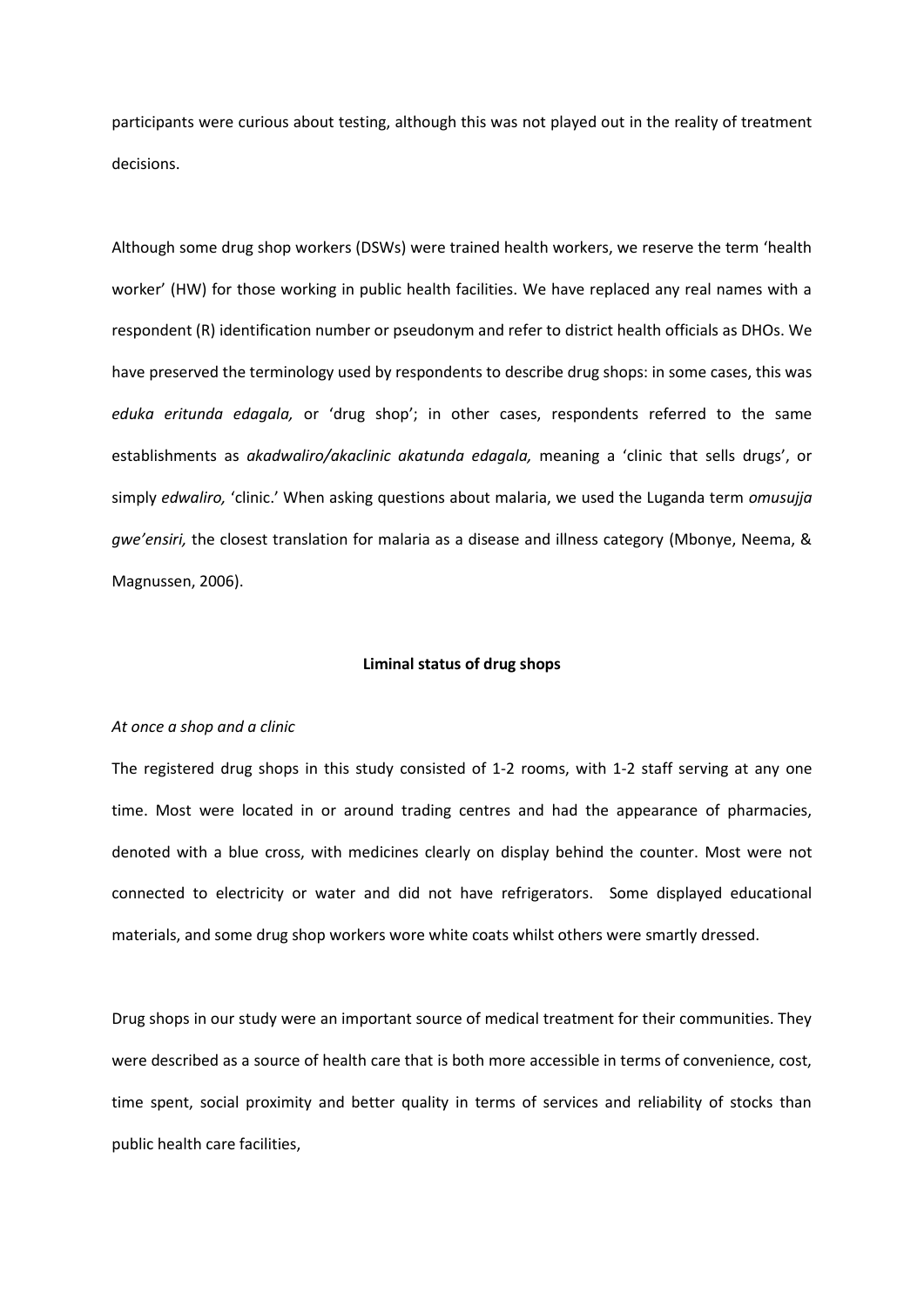'The good thing is that they provide fast services, they care, and counsel and mind the patients, not like public health centres' (R2, FGD#06 – community leaders).

'Now, I have told you about the clinics because the health centre disappointed us, because of going there and we do not get the drugs' (R5, FGD#04 – men).

'We go to drug shops because our health centres close early and drug shops are always there, and even if it is closed, we can knock and they open for you because for them they want money' (R1, FGD#10 – men).

As this man has illustrated, community members are aware of the power they hold over drug shop workers, in providing their income. This contributes to a sense of agency in the process of seeking treatment, including asking for advice and purchasing or rejecting treatment, including incomplete dose. This is described by one community leader who chose to put treatment decisions into the hand of the drug shop worker but chose when to complete his dose himself,

- R3. I first feel joint pains, become very weak then I move slowly to the nearby clinic [drug shop]. When I reach there I tell the health worker that I have malaria but don't know or have a particular drug that I take so I have given you all the authority to get me those that you think will do the best, so she gives me the drugs and I can go back home.
- M. You don't know the drug?
- R3. No. I don't know it. I just give her the chance to treat me. I just say one thing, "I have malaria". Then I look at her. She goes to her counter, looks round and gets me what I think is best for me and gives it to me. I don't even bother asking that, "eh, which tablets have you given me?"
- All. [Laughter]
- R3. Aha, I just come and swallow. When I feel I'm not yet okay I continue taking the tablets. But when I feel better, I don't even wait to complete the dose. I stop there and then. [FGD#02 – community leaders]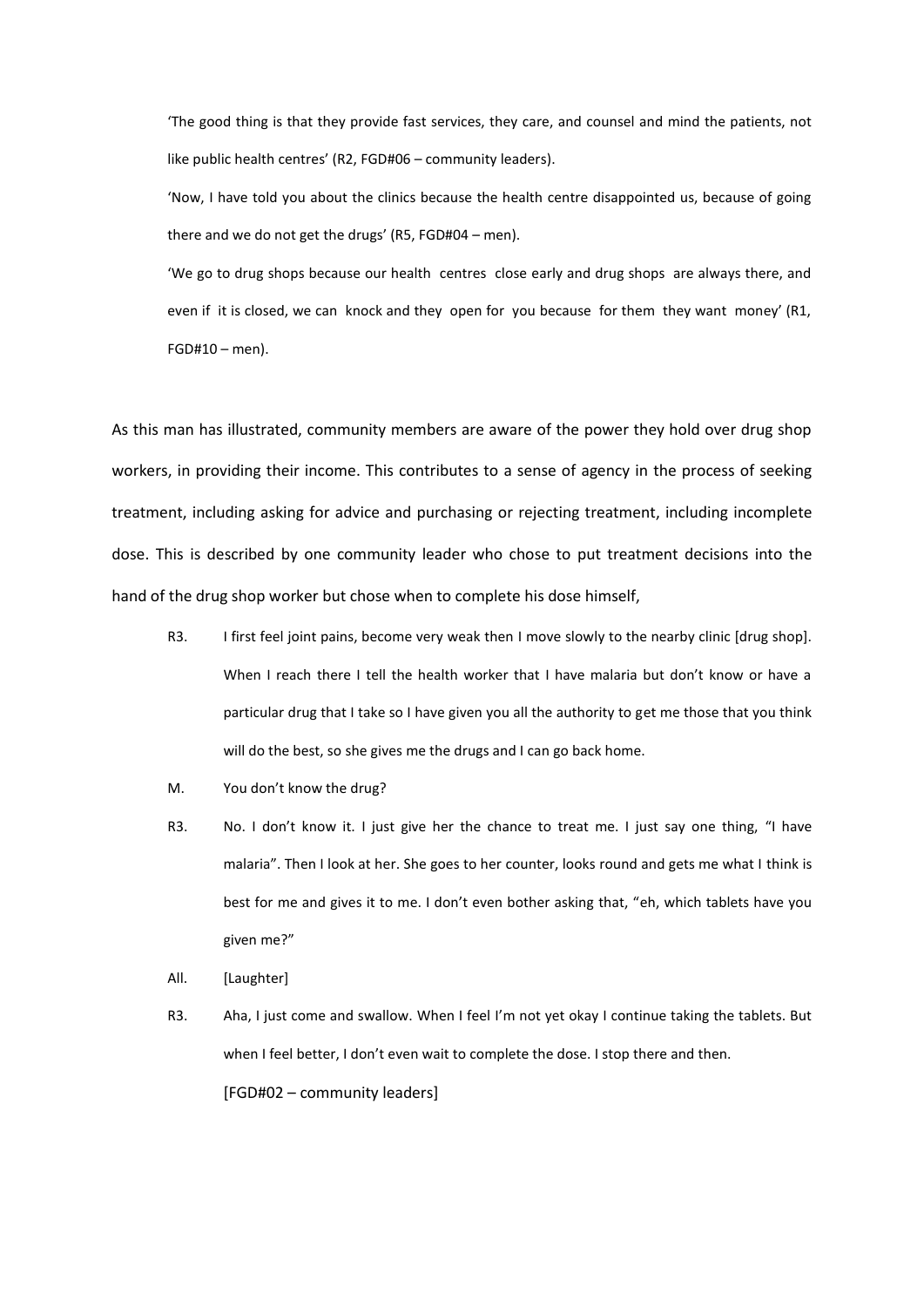In addition to power that comes with paying for services, clients are empowered by the relative social proximity in the relationship with a health worker in a drug shop compared with a health worker in a public health facility. This social proximity is marked by the integration of drug shop workers in the local community. It is exhibited in the familiarity between DSWs and community members. For example, respondents often identified drug shops by the name of the owner, for example 'Albert's Clinic', as well as the relationship beyond a single consultation: respondents felt their DSWs really listened to their symptoms and cared about their health outcomes.

Conversely, social distance at government health centres is marked by a different set of norms in the space of the health facility and the nature of health worker – patient relationships. The stories of our participants demonstrated a palpable power imbalance between health workers and patients. Health workers treated them rudely, even shouting at them, and did not have time or inclination to care for each patient. One man explains,

'Most people run and will always run to the drugs shops because of the care they get from there. When you go to the drug shop, the drug seller minds so much, talks to you well since he/she expects something (money) from you, unlike in public health centres where health workers do not mind about us especially females, for instance when you go there, she will shout at you that "you are not the first one. We have seen enough," because they do not expect to get something from the patient' (R9, FGD#10 – men).

This respondent also shows that transaction-focused services of drug shops are easier to negotiate: as a result of spending money, the client can expect to receive polite and prompt care. The relationship with health workers is seen as difficult to manipulate in order to receive desired services. One respondent stated that even if offered money to treat you more kindly, public health workers 'cannot accept. He/she only prescribes for you and tells you to go and buy the drug' (R3, FGD#04 – men). By contrast, drug shops present the opportunity for community members to acquire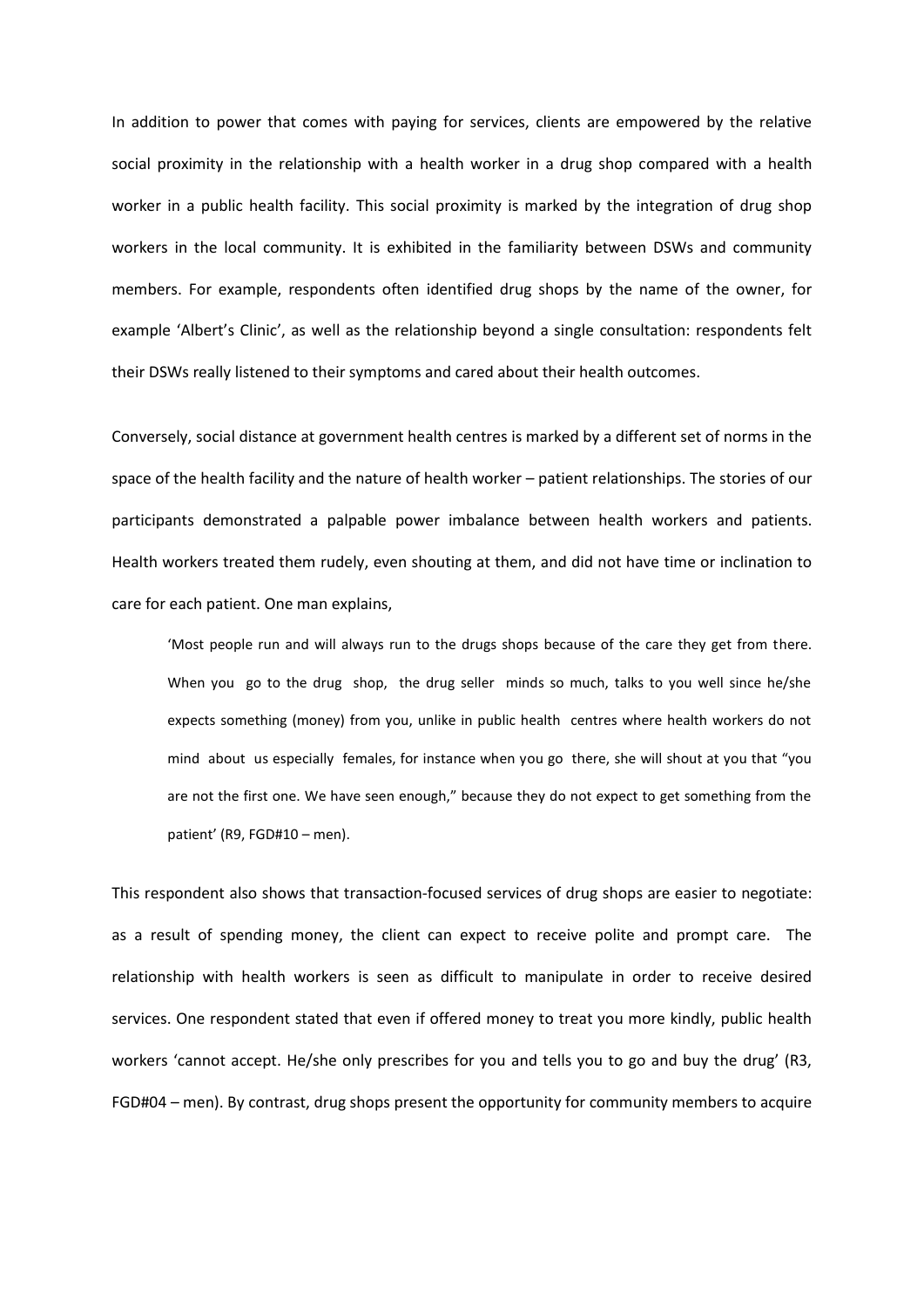health services without having to endure the indignity associated with the social spaces of health centres.

Community members expect drug shops to perform health care functions in terms of offering advice and medicines, reflected in the terminology of drug shops as 'clinics' and clients as 'patients'. However, the providers are not expected, or desired, to be formally recognised by the biomedical profession. The value of the advice of the provider rested not on their qualification or regulatory category, but on their experience and reputation for helping clients to get well, as illustrated by this woman,

'For us we do not mind if one [DSW] is qualified or not because it is you that authorizes her/him to work, after all the documents are in the suitcase, and provided one becomes fine that is all [that matters]' (R2, FGD#04 – women).

In providing expertise and client-centred services, drug shop workers are an attractive option for care seekers. They are at once a shop and a clinic, roles that fitted well with community demand for services.

### *At once legitimate and illegitimate*

In contrast to their important position in local communities as a source of treatment, the position of drug shops is less secure from a regulatory standpoint. Whilst many more drug shops are now licensed, this licensure is as a business rather than as part of the country's health system. Many drug shops continue to operate without a license, some simply due to a lapse in renewal. In order to be licensed, shops must undertake a long process of registration under the name of a trained health worker, typically a nurse, and pay an annual fee (USD 30). At the registered drug shops included in this study, we found the trained person listed on the license may in reality not be in attendance,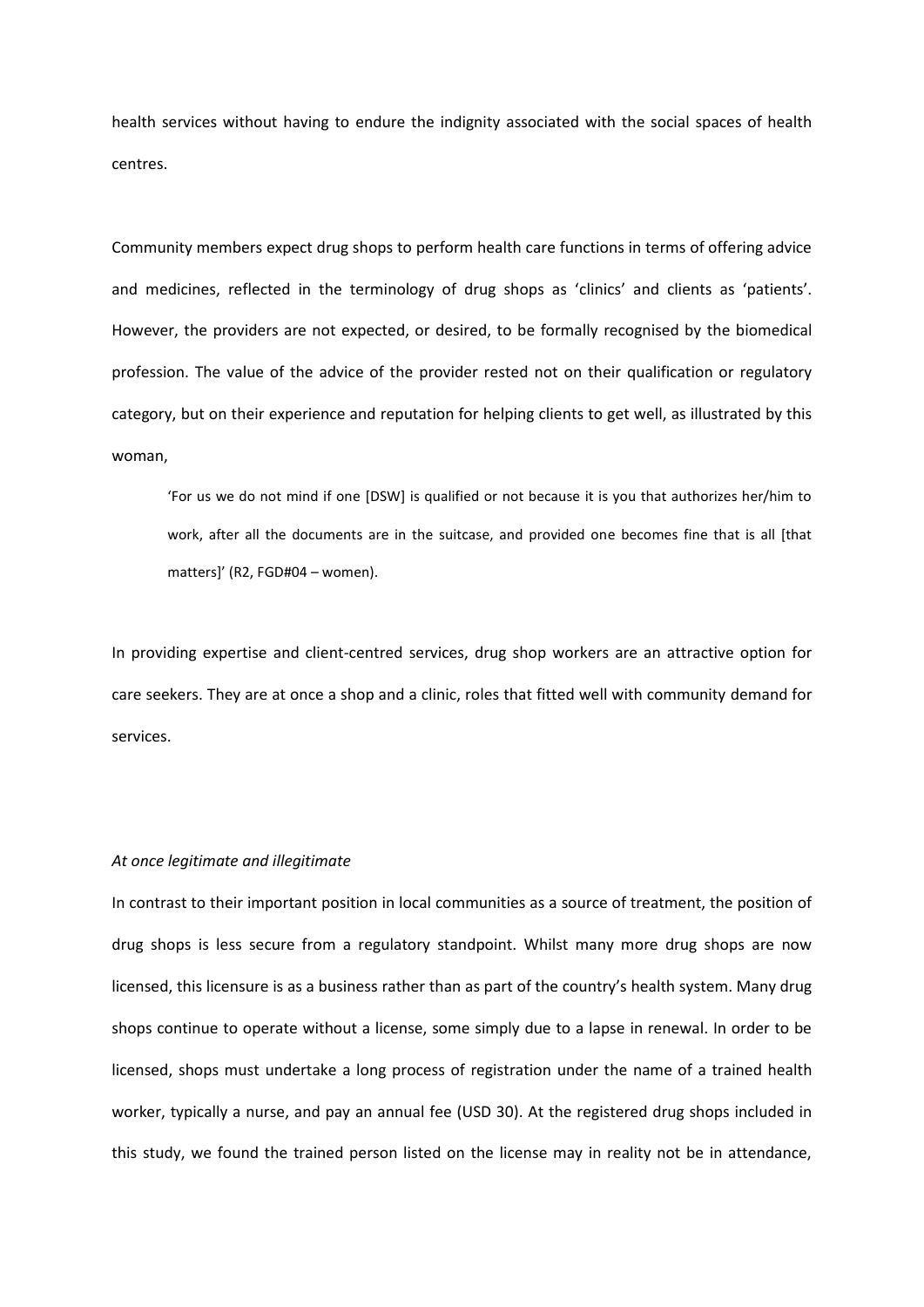leaving the shop to be run by an untrained worker. In our sample, approximately half had formal training as nurses, usually at a private college, and the other half were nursing aides or assistants who usually learnt to dispense drugs through informal apprenticeships in a drug shop. None of our participants worked in the public as well as private sectors. In spite of their backgrounds and their ownership of licenses, drug shops were still under suspicion by government authorities,

'They don't stick to the terms of their license they seem to like to sell capsules, injecting people, which isn't part of their license and so many other malpractices are exhibited by these drug shops'. (DHO#02)

The shops are visited by regulators, to check 'for the license? whether you have some antibiotics [which are illegal at drug shops]? Is the seller a qualified health worker? That you don't have expired drugs with you.' (DSW 08, nursing assistant). Case management training is not provided, however, nor are drug shops expected to keep case records. They are thus both legitimate in terms of licensure and illegitimate in terms of providing many of health services they offer.

### *At once trusted and distrusted*

Our interviews with drug shop workers indicated that they thrive, socially and economically, on the relationships of respect and trust that they build within their communities. DSWs emphasised the importance of interacting with clients in a particular way, including creating rapport with the client and helping them to feel at ease. This client-centred approach is well described by an enrolled nurse DSW, who showed awareness of the ability for clients to take their custom elsewhere,

'You have to know his/her history very well, and this is through good interaction with them and [for] anything to happen, say treatment, [it] can be reached only after the patient has gained trust in you the health provider. And all this can only be achieved through good interaction. When they come and you just start writing and then treatment, a patient cannot feel well – this is like going to the shop to buy something, upon reaching there, the seller asks you what you want, he /she gives it to you and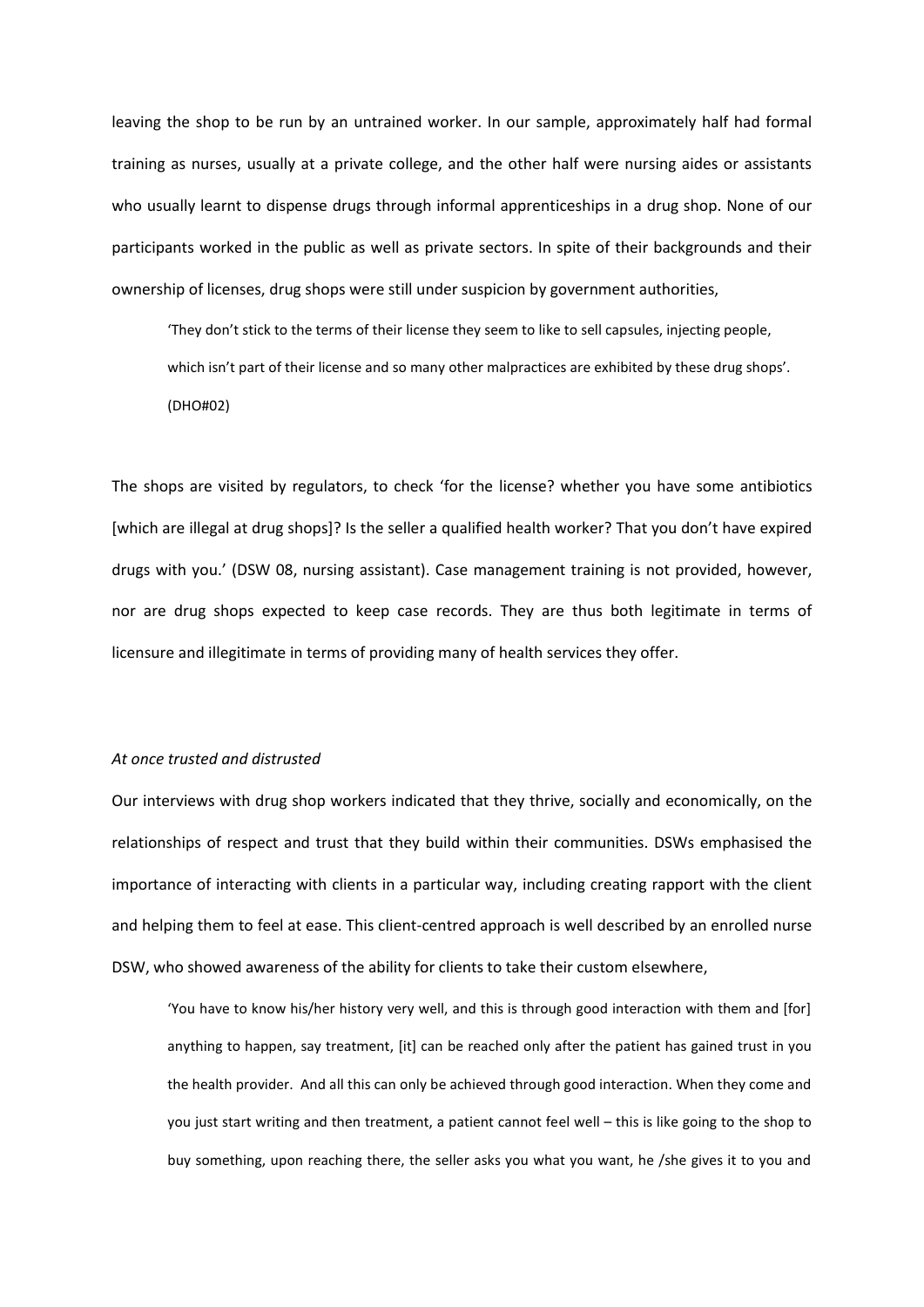then walk away. Such can never be a good buy and I don't think I can go back to such a shop. Therefore, we first create good rapport; re-assure the patient that he/she will get well soon. This consoles them and makes them happy in their sickness' (DSW#06, enrolled nurse).

The benefits of this rapport with clients included satisfaction in successful healing as well as repeat custom and expansion of the provider's client base. Loyalty to specific drug shops was also attributed to the 'fit' between the provider and their clients as well as credit facilities,

'I have some families I treat and they [other drug shops] have some families they treat so I believe every one treats in his or her own way and that's why we all get customers, as in different customers go to different drug sellers'. (DSW#02, enrolled nurse)

'I decided to go at Albert's clinic because he is the one who usually /often treats me and more so, even if am not around or when I don't have money, I or my family just go there, treat them on credit and then pay the bill later'. (R4, FGD 02 – community leaders)

This trusting relationship between DSWs and their clients was not apparent between drug shops and the public health system. Government health workers and district health officials we interviewed expressed concern over the quality of care provided at drug shops, which was described as potentially dangerous. Some suggested drug shops should be closed down unless qualified health personnel worked there and were regularly trained. Specific concerns were: the use of expired drugs, described by a health worker (HW#01) as 'poison'; the misdiagnosis and consequent mistreatment of illnesses; and the prescription of underdoses and overdoses, which another health worker (HW#02) cautioned could 'lead to death'. There is currently much suspicion of drug shops selling black market ACTs that originate from the government and elsewhere. This adds to the difficult status of drug shops who are accused and blamed for these illegal activities, as exemplified by one district health official, 'the government has started labelling its drugs and we have been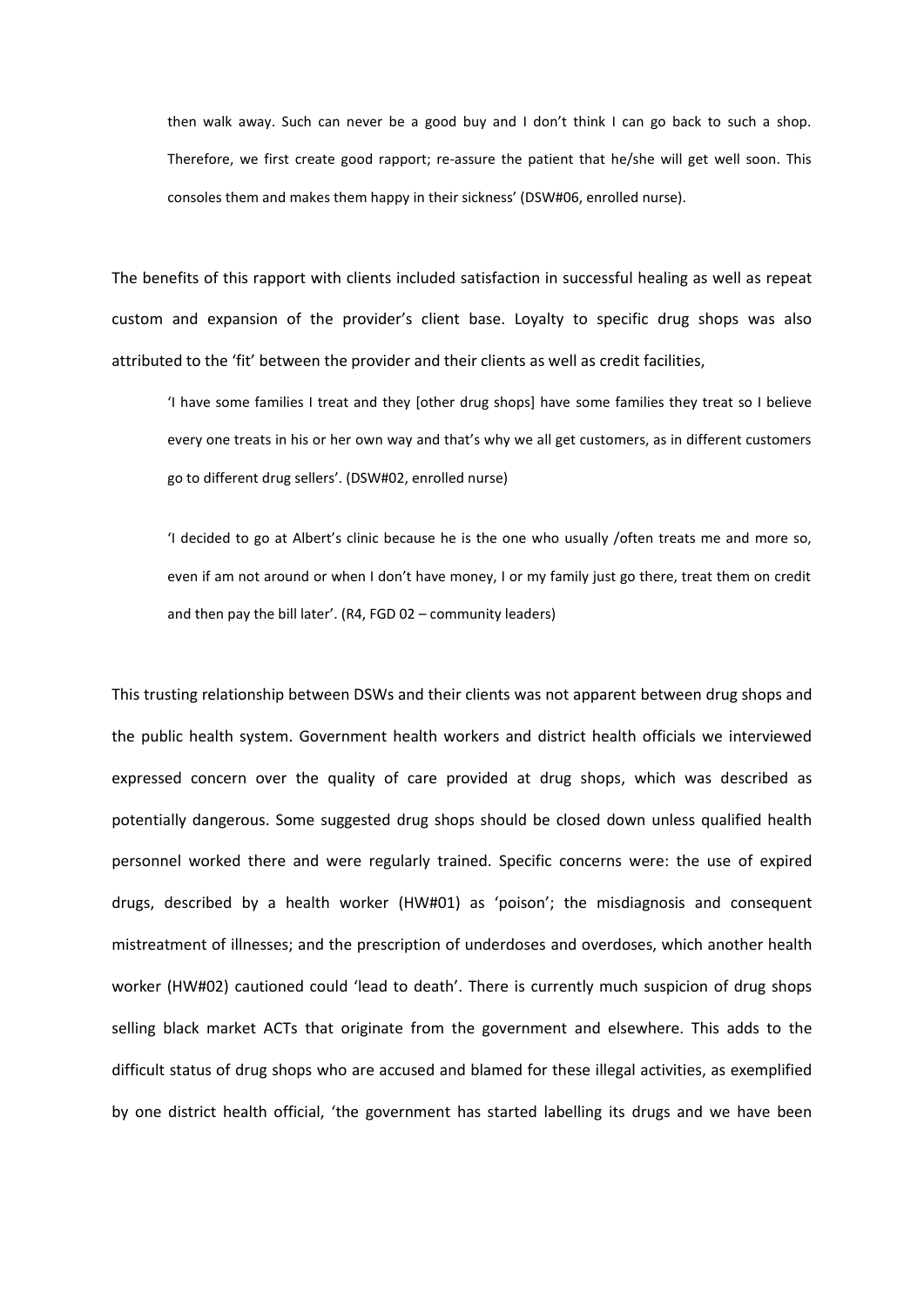cleared to go and check on the drug shops anytime you want and should you find any drug labelled "UG" that person should be arrested' (DHO#03).

As well as concern over illegal activities, the abilities of drug shop workers were questioned, particularly concerning practices that are within the domain of the public sector, such as injections,

'Of course when you are to inject, on injection on the buttocks there's a specific position you love to inject. But you find that most drugs sellers don't know that it is poison and so end up injecting in a different position… the child can become lame. And so if the drug seller wasn't trained like us who were trained it becomes difficult. He/she just brings his head to inject anywhere'. (HW#01)

Underlying these concerns were suspicions of the motives of DSWs, with health workers describing drug shop practices as driven by self-interested profiteering regardless of consequences to patients. Health workers and district health officials were protective of the role of the formal sector and were wary of the trusting relationship drug shops built up with community members,

'The community believes so much in these people because you find the drug shop is located in a place where the patients come from and the health workers there become part of the community. So if these people are not trained on new regulations like administering Coartem they will give false information and it will be very difficult for us to clear the air'. (HW#04)

The tension between these providers potentially affects access to quality care at health centres, 'Parents never tell us the truth, they fear to tell us the exact place where they took the kid for they think we might go for the person... They deny for the fear that we might take the person to courts of law. But most times they come here and tell us that they bought some drugs from the drug shops but they will always say it was Panadol they bought. But when I tell the kid to turn for injections, I find the buttocks swollen, implying that they injected him/her but the parent still denies it in order not to reveal the person who helps them in the villages' (HW#01)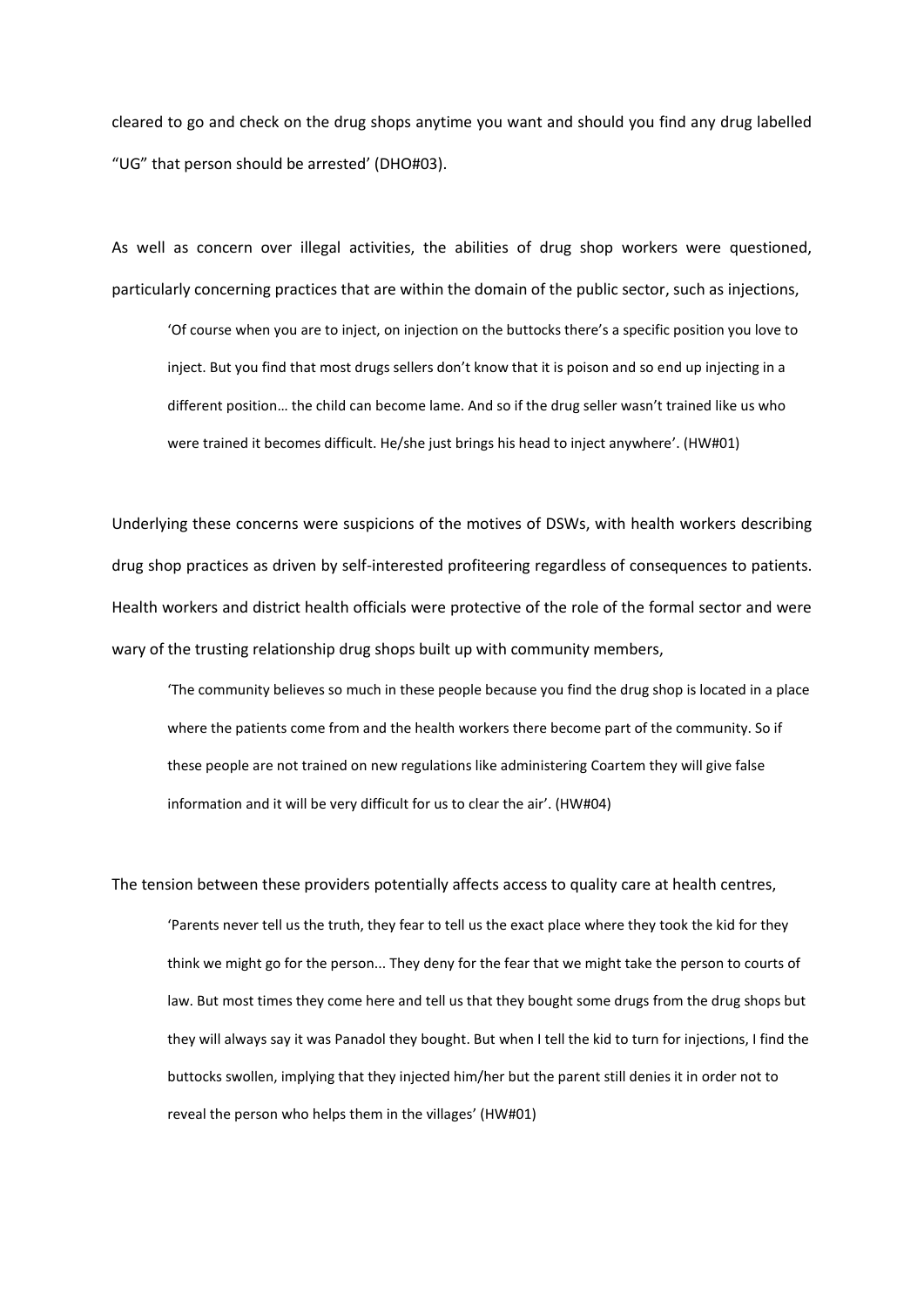The different perspectives of drug shops as voiced by community members, drug shop workers, district health officials and health workers from the public system demonstrate the liminal space in which drug shops operate. They are at the same time shops and clinics; legitimate and illegitimate and trusted and distrusted within the different spaces and social relations in which they operate.

#### **Treatment as diagnosis**

### *Malaria and its treatment, in practice*

Participants in our study described malaria as an individual disease that is identifiable from your symptoms at previous episodes, for example,

'Ok, for me when I suspect malaria, the signs I get are: headache, it's too severe; and sour mouth. When I get that taste, and headache, I just know it's malaria'. (R3, FGD#01 – women).

Symptoms most commonly reported by community members as indicative of them suffering with malaria, in order of frequency, were: joint pains, high fever, headache, stomach ache, stiff neck, vomiting and yellow eyes. Additional symptoms were also reported that were unique to individuals within the study, demonstrating the individualisation of the experience of malaria. Correspondingly, treatment is individual, with each person knowing their preferred treatment that they respond well to and also knowing those treatments that do not work well with their bodies. This is illustrated by a discussion where each participant named a different treatment for their malaria,

- R5 For me when I suspect malaria, I look for local herbs like *omululuza* and *bombo* and I take my whole cup. After taking it, usually, I feel a bit warm, aaaha, then become fine.
- M Mr. [R1]? What do you do?
- R1 When I feel feverish and get a sour mouth, I take *Nakasero* [a local herb], because it takes the lead in healing malaria. I get it, squeeze it, mix it with water, boil and drink. Malaria disappears…
- M Umh?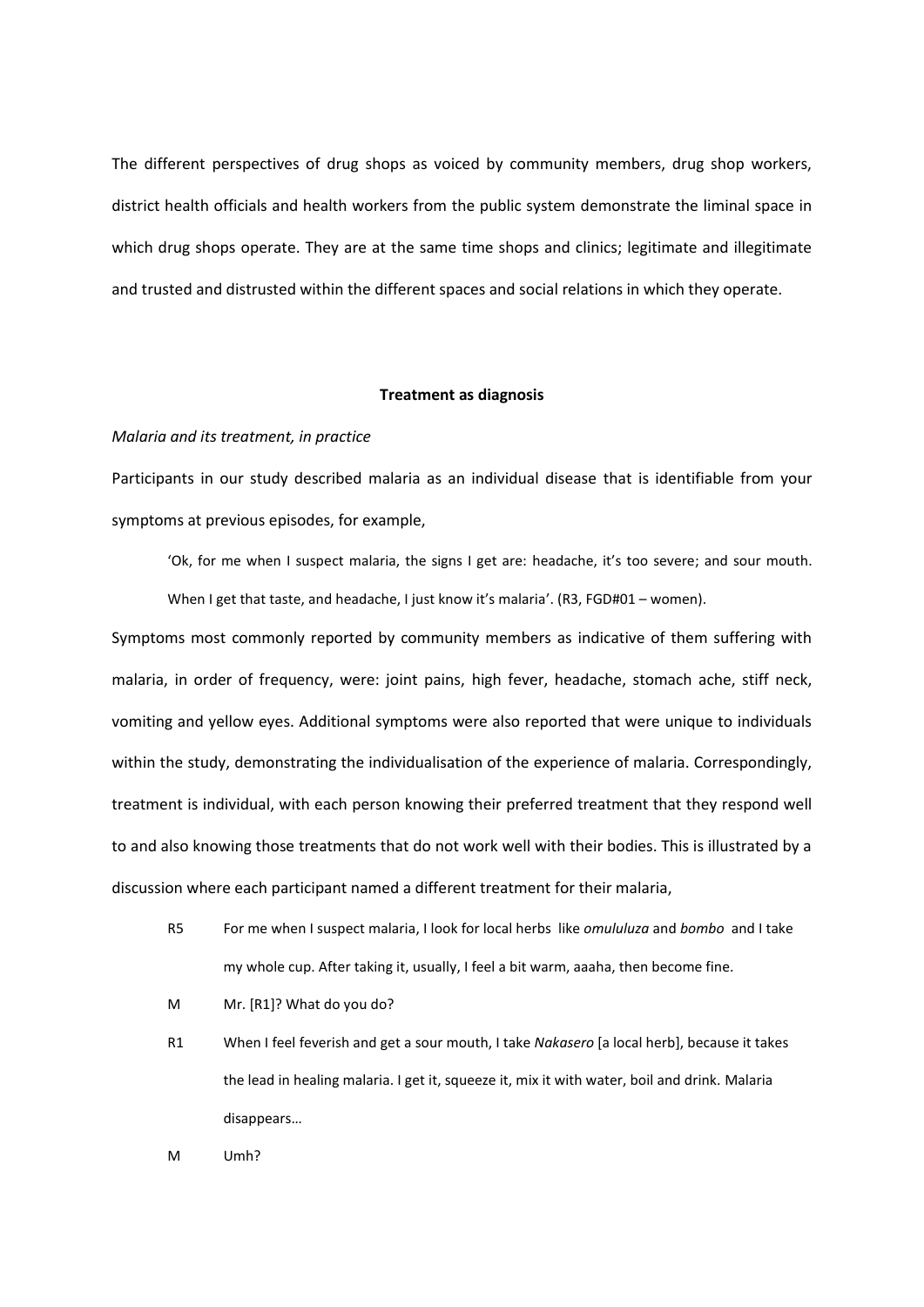- R3 For me, I most often I use *omulaluza* , I squeeze it, mix it with water, drink it, cover myself with a blanket and sweats. By the time I wake up, I am felling better.
- M Umh , Mr. [R4]?
- R4 I usually use aspirin and quinine and I become fine.
- R9 I do not usually get malaria but when I get it, I take strong drugs. I take two Fansidar [Sulfadoxine Pyremethamine (SP)] and two Panadols [Paracetamol], and I become fine, though I rarely suffer from malaria.
- M Umh, Mr. [R2], what do you do?
- R2 I usually get malaria and use two different drugs. I first use Neem tree but if it refuses to work for me, I go for tables, strong ones like Metaklifin [SP].
- R6 For me, I first take Panadol, then go to Chloroquine, and if I do not feel any improvement, I go for laboratory investigations…
- M7 How about you Mr. [R7]?
- R7 For me, I am near the health unit, so when I feel feverish, I just go to there and I get treatment.
	- (FGD#10 men)

If their first treatment fails, most respondents described trying either the drug shop or public health centre. Some preferred a mission facility where injections – a preferred treatment for some – could be procured. For many respondents this 'trial-and-error' style of treatment was equated with a 'diagnosis'. This was how the disease was known: from the treatment that was successful in removing symptoms. In response to a discussion about the inability of RDTs to differentiate among multiple causes of fever, one father argued that trial-and-error with different treatments would enable a health worker to know the cause without the need for a test,

'You know, when a health worker treats you and sees no improvement, they inject the child Chloroquine… [When] there is no improvement, he/she changes the drug. So with that, the health worker will know.' (R5, FGD#04 – men)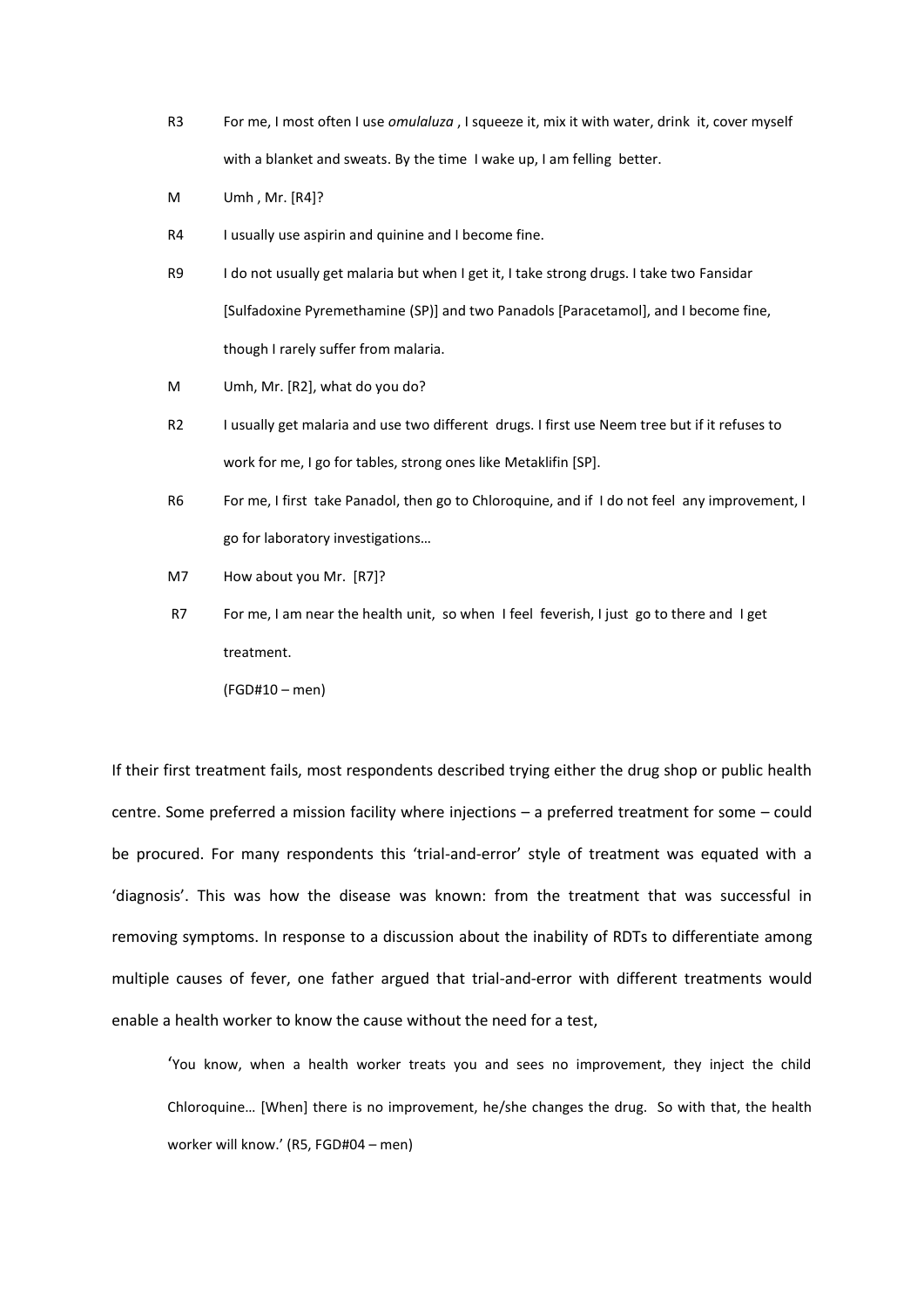Drug shop workers in our study were confident that they could diagnose malaria without testing. This comment by a nursing assistant working at a drug shop was typical, 'I examine him/her then I can be able to tell whether the person has malaria or not even if I don't test the blood' (DSW#08, nursing assistant). Health workers in the public sector also followed this logic: clinical diagnosis was the gold standard for treatment decisions.

#### *Interest in diagnostic tests, in theory*

In spite of participants' assurances that they knew how malaria looked and how it should be treated, there was still interest in testing. This appeared to centre around a curiosity for a more specific diagnosis and confirmation of an assumed malaria diagnosis. However the tests were less relevant for subsequent behaviour.

Some community members saw testing as a means to fulfil curiosity about the 'type of malaria', saying that this should lead to 'proper' treatment,

'We hear there are different types of malaria. So I go to test my blood so that I know the type of malaria am suffering from and more so to help the doctor know it and give me proper treatment that will heal me other than guess work which might lead to improper treatment and I don't heal.' (R3, FGD#01 – women)

However, this curiosity waned when participants considered the financial implications, particularly for non-severe cases. This same respondent went on to complain that testing served the purposes of the business of the provider more than her own health,

'These days, testing blood is more of a business especially in private clinics for instance I can go with mild malaria, not that severe one that needs testing, then the doctor forces me to test because he wants money after all laboratory money is different from treatment and I also end up doing so because I have nothing to do. I want to get better.' (R3, FGD#01 – women).

Tests were particularly appealing as a means to confirm an expected malaria diagnosis. However, malaria tests were distrusted when they clashed with the patient's or provider's expectation for a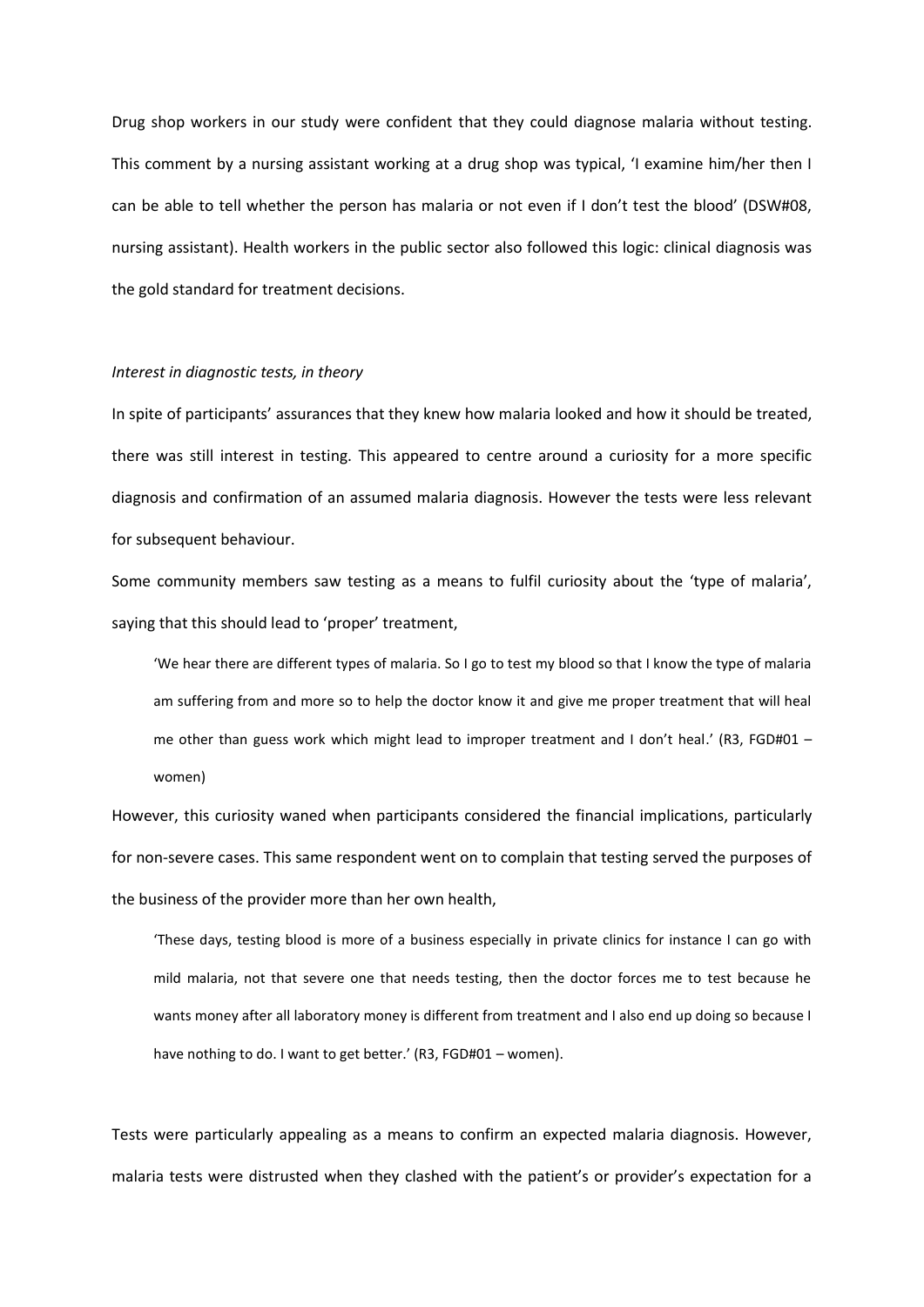negative result. When asked what would happen if the RDT result was negative, most DSWs initially responded that they would refer the client to a health facility. However, if the patient had the signs and symptoms of malaria, most went on to argue that they would still give antimalarial treatment,

'Sometimes that thing could show negative depending on the blood that came from the patient. Yet when the blood that remained in the patient has the parasite, thus, you put that person on treatment of malaria.' (DSW#06, enrolled nurse)

And likewise, community members argued that negative test results might not be trusted, as described by these respondents,

'But when I have all the malaria signs and they tell me that I do not have, there I do not believe.' (R2, FGD#06 – community leaders).

'They will say drug sellers are cheating them because they test them and give them negative results then they make them pay for nothing seen in their blood.' (R3, FGD#07 – women).

'For me, I don't really believe or trust the results that come from drug shops because to me I see it is a fashion which they use to trap income.' (R1, FGD#02 – community leaders)

Mistrust of negative results combined with cost of tests in terms of finances and time were responsible for reduced appeal of malaria tests. One community member stated that he avoided health centres with tests for this reason,

'For me, what stops me from going to a health centre like that of public (government) just like that gentleman said is you go there, they test you, they tell you that you have malaria but you go and buy the drugs. So when I am in pain, instead of going there and wasting time, I go direct to the [drug shop].' (R1, FGD#04 – men).

This same issue of wasting time with testing was raised by one of the drug shop workers, 'The problem I see here is about those who do not want to test their blood, when you talk of testing first then treatment they will see it as time wasting' (DSW#05, nursing assistant).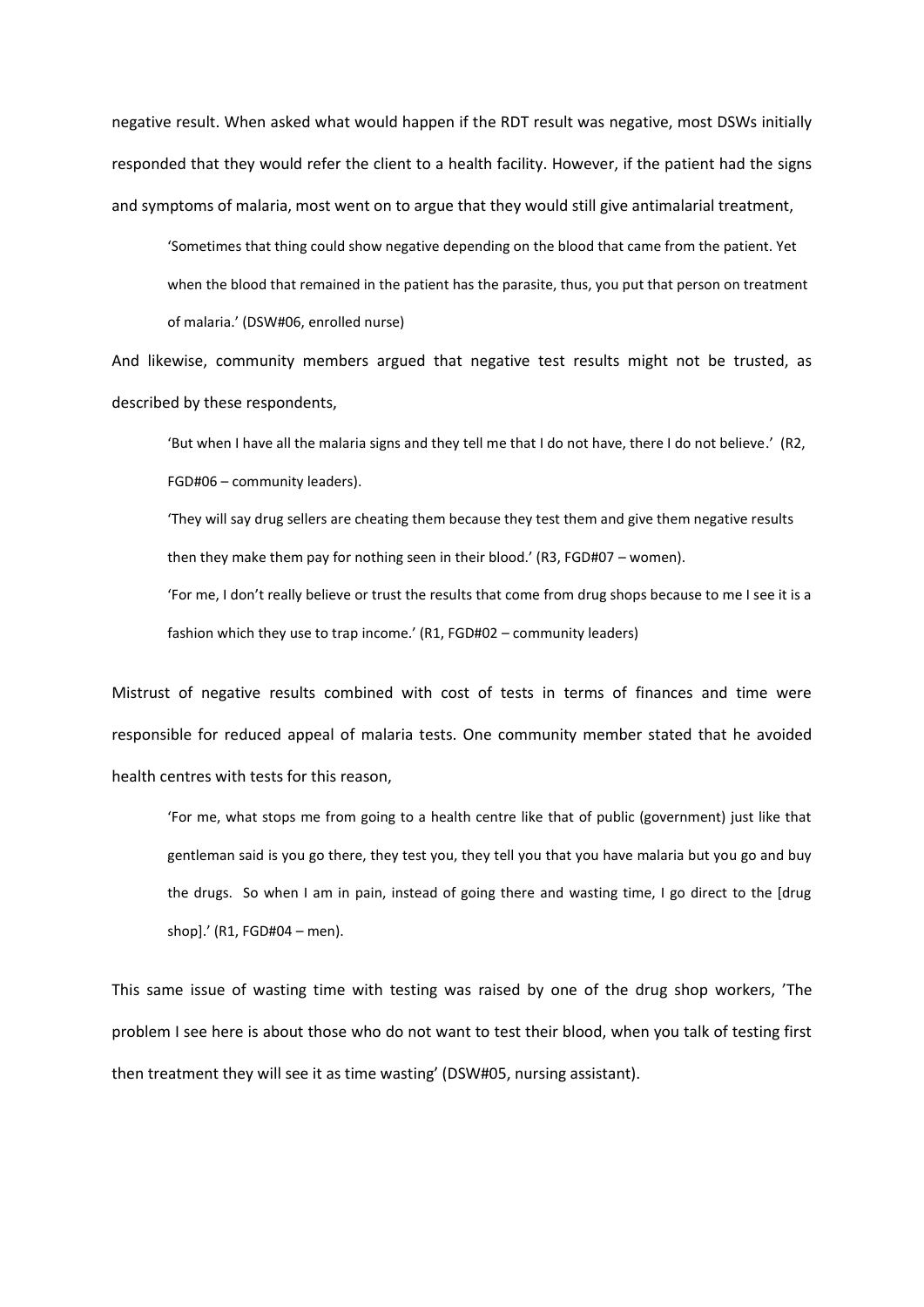Thus, participants were curious about parasitological diagnosis but viewed this as insufficient to make a decision to buy antimalarials and unnecessary when short on time and money. In this setting, therefore, diagnosis of malaria can be seen as more closely defined by treatment rather than by diagnostic tests.

# **Discussion**

The idea of having malaria RDTs in drug shops was embraced by our study participants. However, our analysis of the context of care in this setting and the perception of the function of diagnostic tests suggests that RDTs could have limited impact on treatment decisions in the absence of efforts to support this new rationalisation for malaria treatment. At drug shops, malaria treatment was found to be synonymous with diagnosis. Diagnostic testing was deemed useful in theory, to satisfy curiosity for more information about an illness. However, this curiosity waned in the face of the potential costs involved, especially under the scenario where the test does not confirm syndromic diagnosis, when the purchase of antimalarials was more appealing. The drug shops in this study were an important source of health care services for community members, and we found that their services were guided by responsiveness to client demands. This bottom-up style of service provision contrasted with the biomedical model of top-down guidelines for clinical practice, as exemplified in the perceptions of public sector health workers and district health officials who valued biomedical standards above patient demands. Supporting interventions for DSWs to make the shift to RDT based treatment will require different approaches than those for public health workers, particularly in raising awareness in communities of the multitude of causes and managements for malaria-like illness.

### *Context of drug shops*

In line with earlier findings in Uganda [\(Adome, Whyte, & Hardon, 1996\)](#page-24-12), we found that the drug shops in our study are an important source of medical treatment for their communities. In common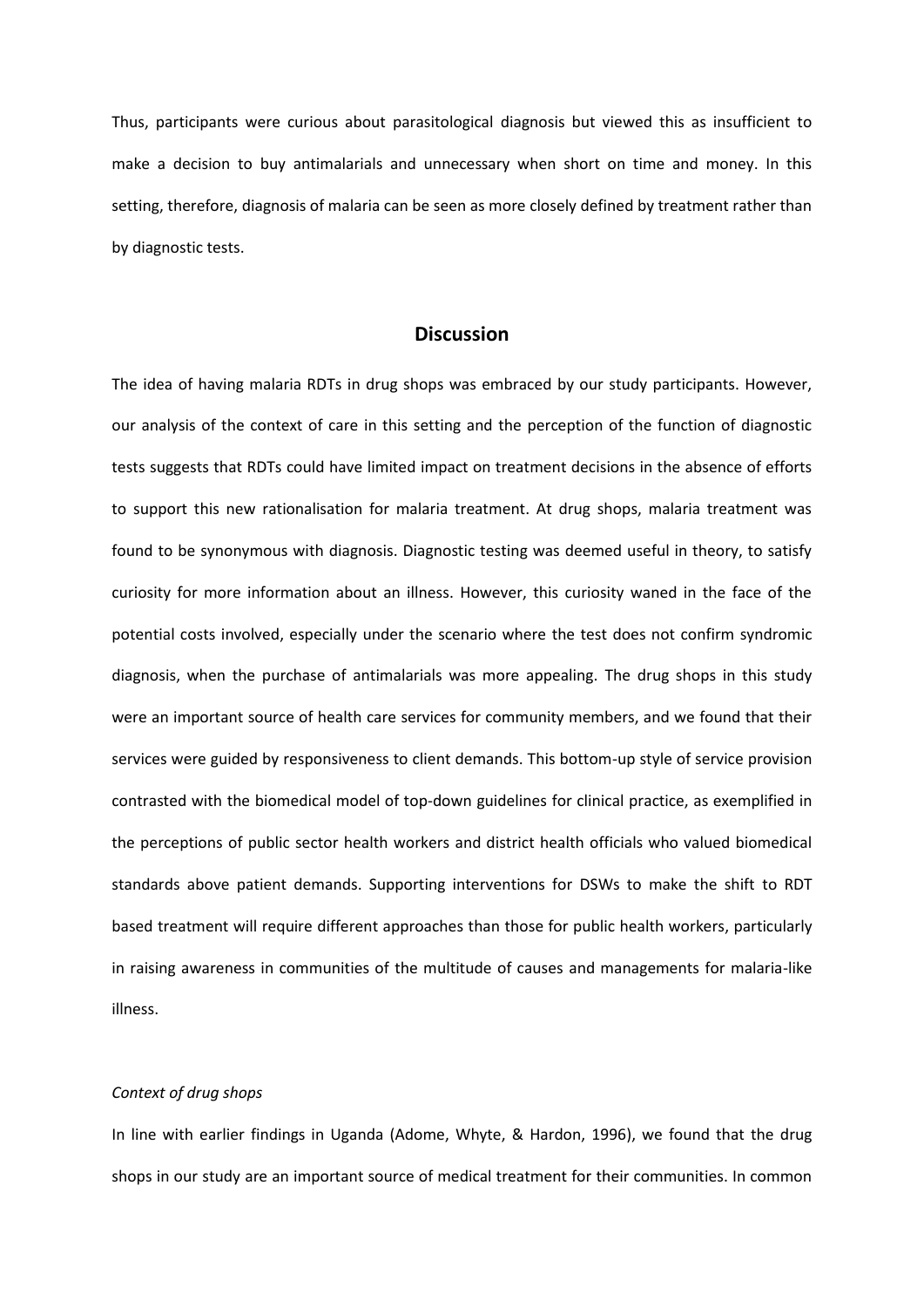with other settings where drug shops are popular, community members highlighted benefits of convenience and quality of services [\(Whyte, Van der Geest, & Hardon, 2002\)](#page-25-9). An additional appeal of drug shops was the social proximity of clients to providers. In seeking treatment at drug shops, community members were able to exert agency in the care process in a way that they are unable to at health centres. As has been described in other contexts, they were active 'customers' rather than passive 'patients' [\(Mol, 2008\)](#page-25-10) with their relationship with the health provider taking on a more friendly nature [\(van der Geest, 1987\)](#page-25-11) and the provider showing respect for the customer's opinion and giving flexible care according to the desire and budget of the customer [\(Whyte, 1992\)](#page-25-12).

### *Perceptions of diagnostic tests*

Community members and drug shop workers in our study were keen on the idea of having malaria tests at drug shops. Community members have also shown a desire for RDTs to be carried out by community medicine distributors in Uganda [\(Mukanga, Tibenderana, Kiguli, Pariyo, Waiswa,](#page-25-13)  [Bajunirwe et al., 2010\)](#page-25-13). However, through the discussions in our study, it became clear that the role of these tests would not necessarily fit with the intended biomedical diagnostic paradigm of testdirected treatment decisions. Currently, as has been described elsewhere, it is medicines rather than tests that provide a diagnosis [\(Nichter & Vuckovic, 1994\)](#page-25-14). Whilst community members were curious about tests, showing 'systematized thinking', when confronted by costs and potential disagreement between test results and known syndromic illness category, participants demonstrated 'everyday thinking' that fits with overall desired outcomes in real life [\(Young, 1976\)](#page-26-3). To emphasize diagnostics in this context is, as Michael Taussig [\(2010\)](#page-25-15) has said, to reify the 'phantom-objectivity of disease'; by expecting parasite-based diagnoses, we are narrowing the conceptualisation of malaria to parasitaemia, without recognising the wider social construction of 'malaria' [\(Williams & Jones,](#page-26-4)  [2004\)](#page-26-4).

### *Tests and client expectations*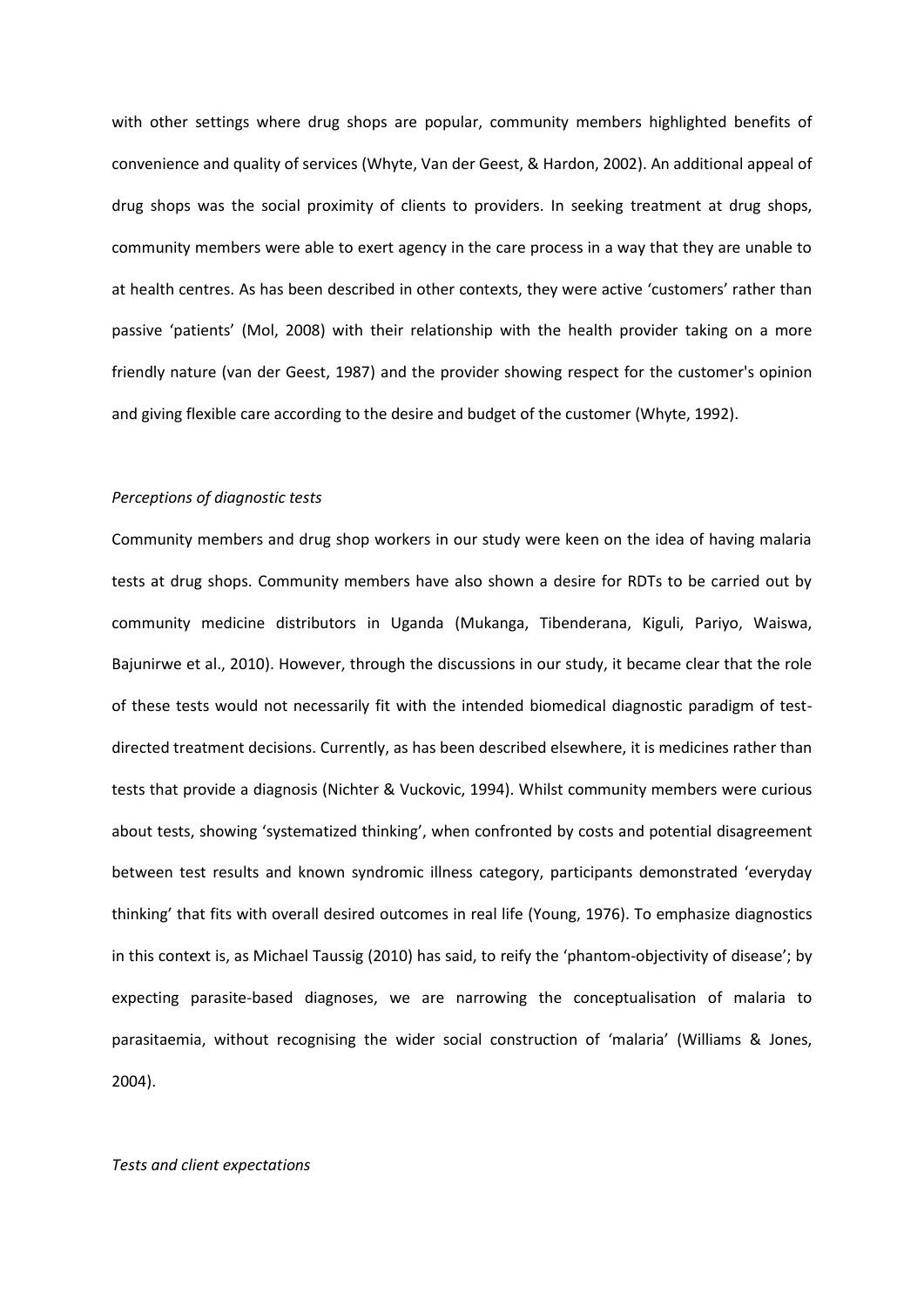We have argued that treatment-seeking in drug shops in some ways empowers clients to make choices regarding their own care and to receive care that is responsive to their needs and demands. Yet, following a path of diagnostic testing takes agency away from both clients and the DSWs through limiting choice of (appropriate) treatment. This puts the provider in the position of serving as a gatekeeper of antimalarials in a way that departs from their previous role as an antimalarial provider. It also diverges from the conceptualisation of malaria as individually experienced with individual treatment needs. These factors could have an impact on uptake of tests and adherence to results. It is possible the attractiveness of tests could lead to high uptake but the expectation for treatment from these providers could lead to test results being ignored, as has been found in the public sector.

### *Preparation for RDT introduction*

Introduction of RDTs in the private sector will require incentives to sell RDTs, support for responding to test results and monitoring of practice.

Incentives to sell RDTs will be required. Our findings of community curiosity about RDTs but ultimate pragmatism about results, coupled with drug shop worker motivation to satisfy customers, does not lend strong support to the financial viability for test uptake at drug shops at current market prices. In addition, we have found that low cost of the test is likely to be highly important to clients (Hansen et al., unpublished). Potential increase in profit margins has had some impact on drug shop worker practices [\(Labhardt, Manga, Ndam, Balo, Bischoff, & Stoll, 2009\)](#page-25-16). We suggest that significant subsidy will be required at the drug shop level in order for equitable uptake of the tests to be achieved.

Support for adhering to guidelines for negative results will be required. Findings from public facilities in Uganda, as elsewhere, suggest the need for clear recommendations to health workers to follow test results as well as guidance for treating and referring negative patients [\(Kyabayinze et al., 2010\)](#page-25-2).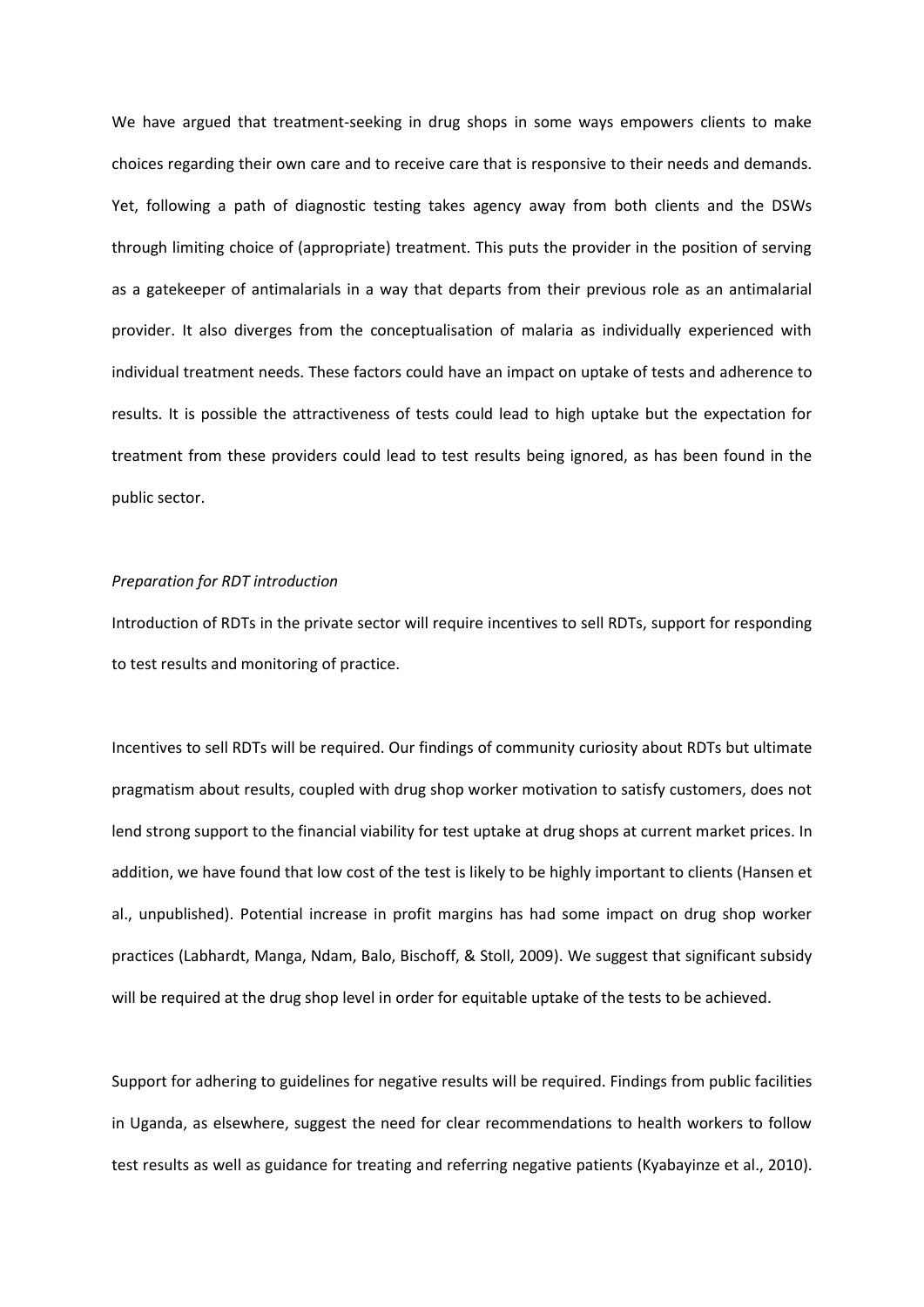This is also likely to apply to drug shop workers. However, we found a number of potential barriers to implementing such guidance. Firstly, the primacy for DSWs to ensure a satisfactory outcome of clients' visits, and the poor relationship between drug shops and public health centres suggests that recommendations to refer RDT negative clients to the public sector may not be followed, as has been found for other training recommendations [\(Goodman, Brieger, Unwin, Mills, Meek, & Greer,](#page-24-13)  [2007\)](#page-24-13), which could result in misdiagnosis and misuse of other drugs such as antibiotics. Raising awareness in communities of other causes and management of non-malarial illnesses will be key to changing expectations for diagnostics as the routine method of diagnosis. However, a second challenge is the liminal status of drug shops that reflects what Cross and MacGregor [\(2009\)](#page-24-14) argue are concerns on the one hand for qualifications that can assure safety of practices but concerns on the other hand to protect and defend the legitimacy of biomedical experts. If non-severe nonmalarial illnesses are to be managed appropriately, this may require that the protection of biomedical expertise is compromised. Finally, weak integration with the formal health system, despite registration and regulation, and distrust by government health workers presents a further practical barrier to effective referral of RDT-negative patients by drug shops. Public backing of the Ministry of Health for this programme, recognising and respecting the different roles drug shop workers and health centre workers have in providing services to community members, will therefore be essential. We recommend that health centre workers and district liaisons participate in RDT training of DSWs as well as in ongoing support to maintain links and sustain changes prompted by initial training (Marsh, Mutemi, Muturi, Haaland, Watkins, Otieno et al., 1999).

Sales and use of tests and drugs will need to be monitored. However, a regulatory approach may be less effective than supportive supervision. Our participants frequently mentioned buying or selling illegal antimalarial drugs, as has been observed in Tanzania where practices of pharmacists responded more closely to consumer demand more closely than government regulation [\(Kamat &](#page-24-15)  [Nyato, 2010\)](#page-24-15). These authors suggested that a collaborative rather than blaming approach may be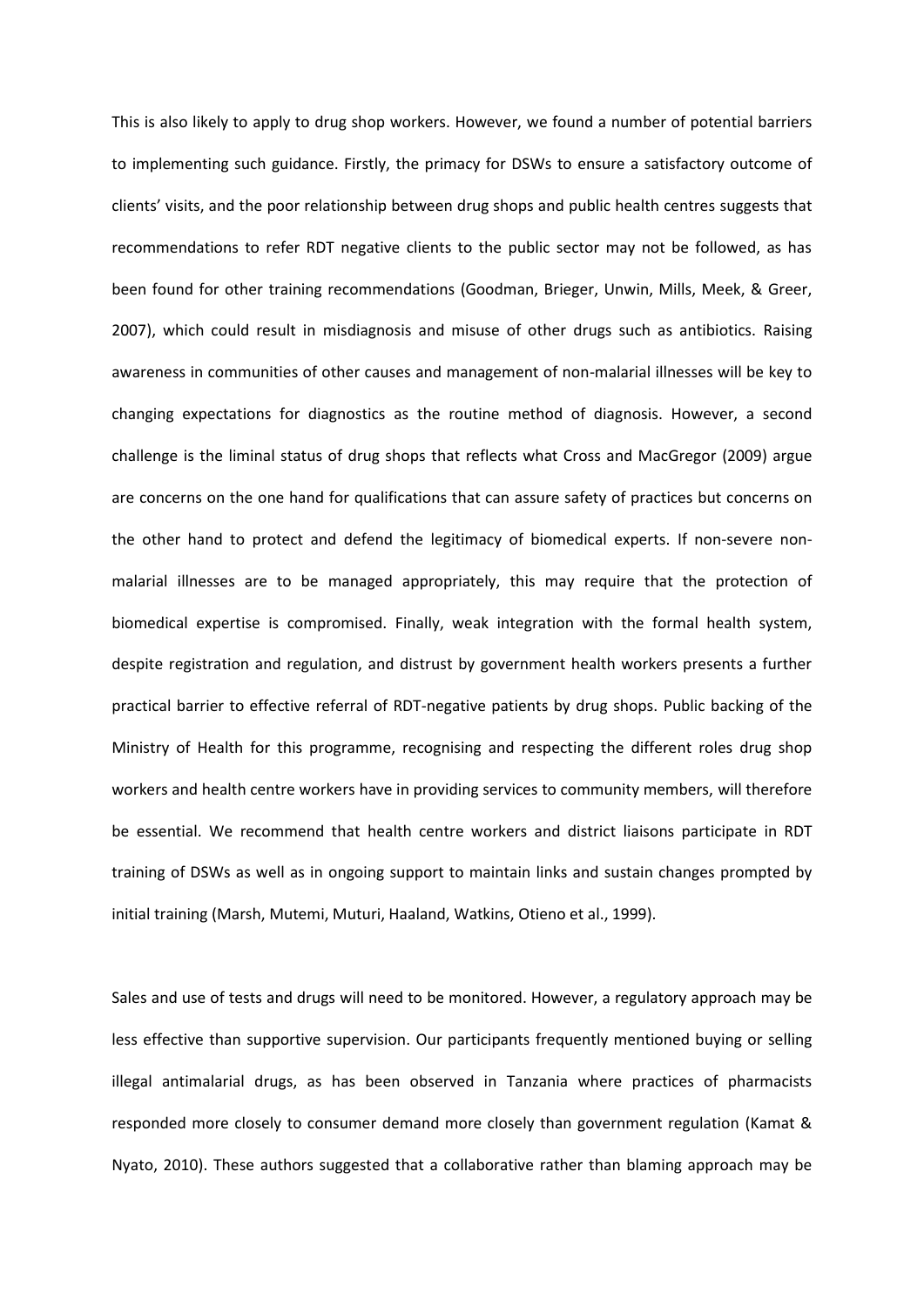more productive in changing practices, particularly if roles of pharmacies in the community are respected rather than demonised.

### **Conclusion**

Drug shops are currently the first step in seeking treatment for malaria for many in Uganda. The introduction of RDTs into drug shops has the potential to drastically increase access to diagnostic testing. However, their introduction will be into an existing system of care where tests are not a core component of treatment decisions. This will require a thoughtful approach to the design of supporting interventions and careful monitoring and evaluation to assess processes and impacts of the tests and to enhance methods to maximize RDT uptake. RDTs hold great promise for rational use of medicines within the biomedical paradigm of diagnostic-based treatment; their introduction at drug shops requires recognition of the rationale for the use of medicines within the local paradigm of treatment-based diagnosis.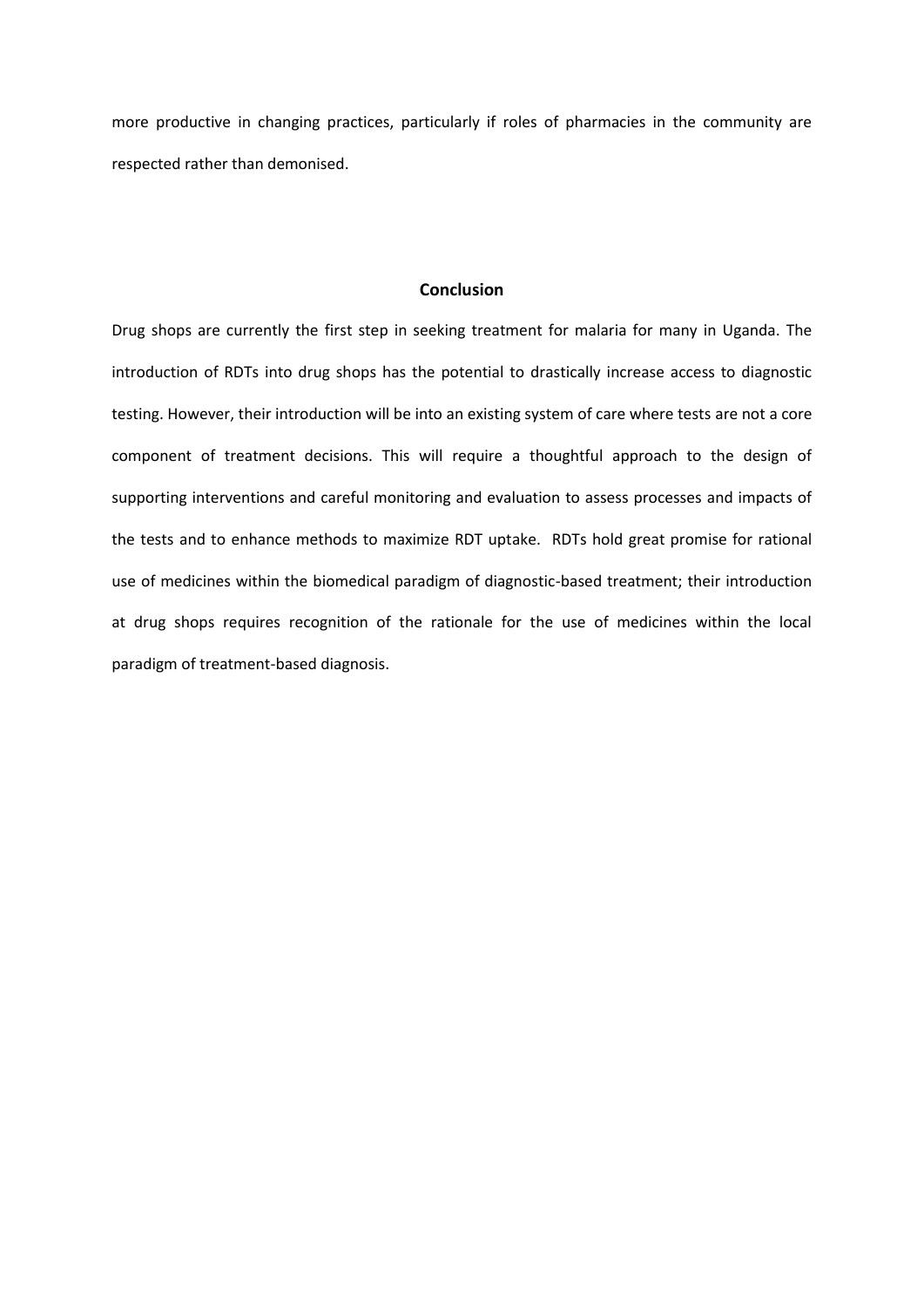## **References**

- <span id="page-24-12"></span>Adome, R. O., Whyte, S. R., & Hardon, A. (1996). Popular Pills: Community Drug Use in Uganda. Amsterdam: Het Spinhuis.
- <span id="page-24-2"></span>Bell, D., Go, R., Miguel, C., Walker, J., Cacal, L., & Saul, A. (2001). Diagnosis of malaria in a remote area of the Philippines: comparison of techniques and their acceptance by health workers and the community. *Bull World Health Organ,* 79(10), 933-941.
- <span id="page-24-4"></span>Bisoffi, Z., Sirima, B. S., Angheben, A., Lodesani, C., Gobbi, F., Tinto, H., et al. (2009). Rapid malaria diagnostic tests vs. clinical management of malaria in rural Burkina Faso: safety and effect on clinical decisions. A randomized trial. *Trop Med Int Health,*  14(5), 491-498.
- <span id="page-24-6"></span>Chandler, C. I., Jones, C., Boniface, G., Juma, K., Reyburn, H., & Whitty, C. J. (2008). Guidelines and mindlines: why do clinical staff over-diagnose malaria in Tanzania? A qualitative study. *Malar J,* 7, 53.
- <span id="page-24-7"></span>Chandler, C. I., Whitty, C. J., & Ansah, E. K. (2010). How can malaria rapid diagnostic tests achieve their potential? A qualitative study of a trial at health facilities in Ghana. *Malar J,* 9, 95.
- <span id="page-24-10"></span>Counihan, H. (2009). Malaria rapid diagnosis performance by community health workers, Zambia. Presented at MIM Pan-African Malaria Conference. Nairobi, Kenya.
- <span id="page-24-14"></span>Cross, J., & MacGregor, H. (2009). Who Are 'Informal Health Providers' and What Do They Do? Perspectives from Medical Anthropology. IDS Working Paper 334. Brighton: Institute of Development Studies at the University of Sussex.
- <span id="page-24-8"></span>D'Acremont, V. (2009). Massive reduction of antimalarial prescription after Rapid Diagnostic Test implementation in Dar es Salaam, Tanzania. Presented at MIM Pan-African Malaria Conference. Nairobi, Kenya.
- <span id="page-24-0"></span>D'Acremont, V., Lengeler, C., Mshinda, H., Mtasiwa, D., Tanner, M., & Genton, B. (2009). Time to move from presumptive malaria treatment to laboratory-confirmed diagnosis and treatment in African children with fever. *PLoS Med,* 6(1), e252.
- <span id="page-24-13"></span>Goodman, C., Brieger, W., Unwin, A., Mills, A., Meek, S., & Greer, G. (2007). Medicine sellers and malaria treatment in sub-Saharan Africa: what do they do and how can their practice be improved? *Am J Trop Med Hyg,* 77(6 Suppl), 203 - 218.
- <span id="page-24-11"></span>Haaland, A., Molyneux, C. S., & Marsh, V. (2006). Quality information in field research: Training manual on practical communication skills for field researchers and project personnel. World Health Organization on behalf of the Special Programme for Research and Training in Tropical Diseases. Available online [http://whqlibdoc.who.int/hq/2006/TDR\\_IRM\\_PCT\\_05.1\\_eng.pdf.](http://whqlibdoc.who.int/hq/2006/TDR_IRM_PCT_05.1_eng.pdf)
- <span id="page-24-5"></span>Hamer, D. H., Ndhlovu, M., Zurovac, D., Fox, M., Yeboah-Antwi, K., Chanda, P., et al. (2007). Improved diagnostic testing and malaria treatment practices in Zambia. *JAMA.,* 297(20), 2227-2231.
- <span id="page-24-3"></span>Harvey, S. A., Jennings, L., Chinyama, M., Masaninga, F., Mulholland, K., & Bell, D. R. (2008). Improving community health worker use of malaria rapid diagnostic tests in Zambia: package instructions, job aid and job aid-plus-training. *Malar J,* 7(1), 160.
- <span id="page-24-9"></span>Hopkins, H. (2008). Effectiveness and safety of training in fever case management and RDT use at health centres in Uganda. Presented at American Society of Tropical Medicine & Hygiene 57th Annual Meeting, New Orleans.
- <span id="page-24-1"></span>Ibrahim, S. M. (1996). Decisive assessment of diagnostic staining methods of malaria in eight public and private laboratories, Khartoum area. TDR/EMRO Final Report Summary 1995-2000.
- <span id="page-24-15"></span>Kamat, V. R., & Nyato, D. J. (2010). Soft targets or partners in health? Retail pharmacies and their role in Tanzania's malaria control program. *Soc Sci Med,* 71(3), 626-633.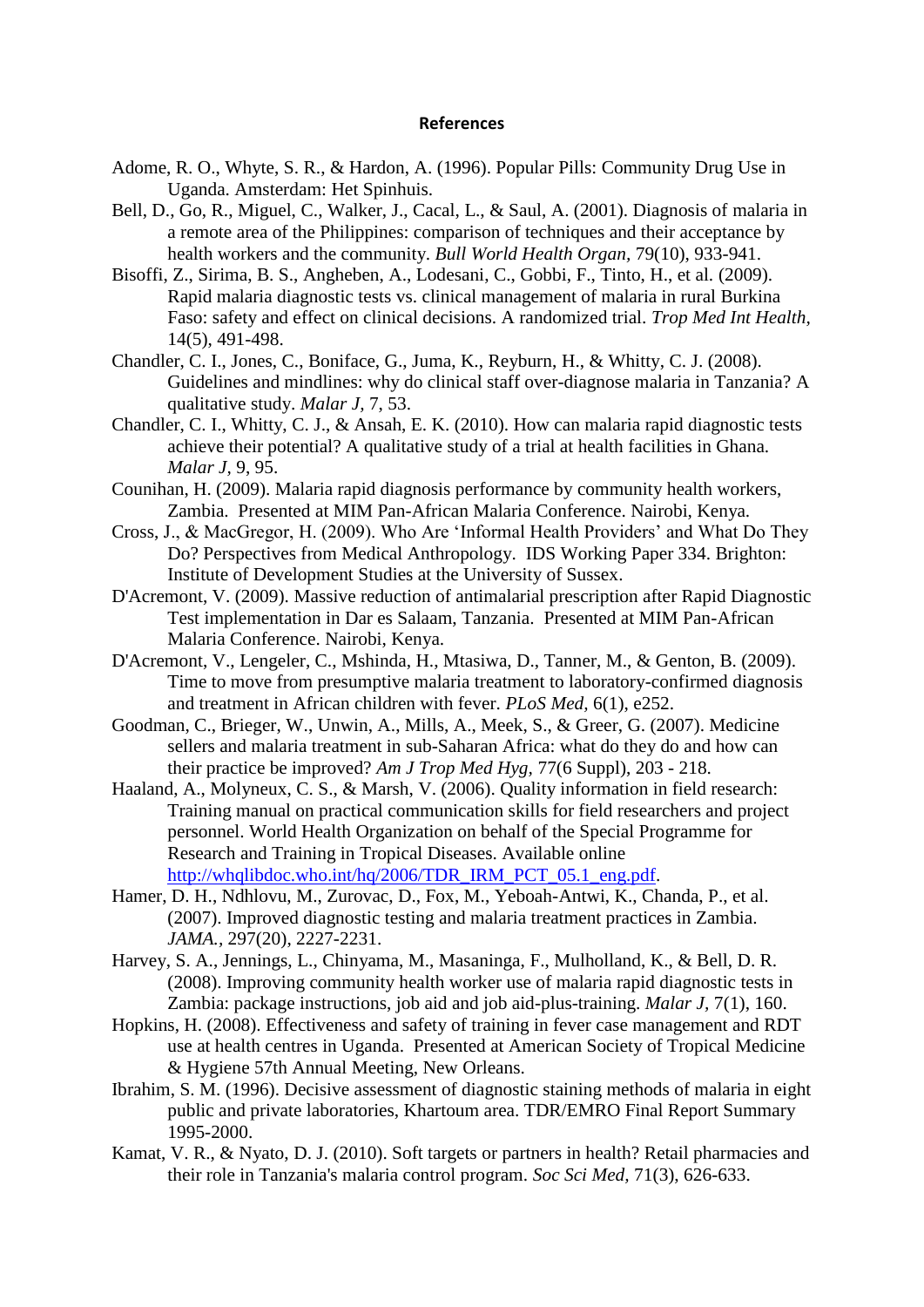- <span id="page-25-2"></span>Kyabayinze, D. J., Asiimwe, C., Nakanjako, D., Nabakooza, J., Counihan, H., & Tibenderana, J. K. (2010). Use of RDTs to improve malaria diagnosis and fever case management at primary health care facilities in Uganda. *Malar J,* 9(1), 200.
- <span id="page-25-15"></span>Labhardt, N. D., Aboa, S. M., Manga, E., Bensing, J. M., & Langewitz, W. (2010). Bridging the gap: how traditional healers interact with their patients. A comparative study in Cameroon. *Trop Med Int Health*.
- <span id="page-25-16"></span>Labhardt, N. D., Manga, E., Ndam, M., Balo, J. R., Bischoff, A., & Stoll, B. (2009). Early assessment of the implementation of a national programme for the prevention of mother-to-child transmission of HIV in Cameroon and the effects of staff training: a survey in 70 rural health care facilities. *Trop Med Int Health,* 14(3), 288-293.
- <span id="page-25-7"></span>Mbonye, A. K., Ndyomugyenyi, R., Turinde, A., Magnussen, P., Clarke, S., & Chandler, C. (2010). The feasibility of introducing rapid diagnostic tests for malaria in drug shops in Uganda. *Malar J,* 9(1), 367.
- <span id="page-25-8"></span>Mbonye, A. K., Neema, S., & Magnussen, P. (2006). Treatment-seeking practices for malaria in pregnancy among rural women in Mukono district, Uganda. *J Biosoc Sci,* 38(2), 221-237.
- <span id="page-25-10"></span>Mol, A. (2008). The Logic of Care. Health and the problem of patient choice. London: Routledge.
- <span id="page-25-1"></span>Moon, S., Pe´ rez Casas, C., Kindermans, J., de Smet, M., & von Schoen-Angerer, T. (2009). Focusing on Quality Patient Care in the New Global Subsidy for Malaria Medicines. *PLoS Med,* 6(7), e1000106. doi:1000110.1001371/journal.pmed.1000106.
- <span id="page-25-5"></span>Msellem, M. I., Martensson, A., Rotllant, G., Bhattarai, A., Stromberg, J., Kahigwa, E., et al. (2009). Influence of rapid malaria diagnostic tests on treatment and health outcome in fever patients, Zanzibar: a crossover validation study. *PLoS Med,* 6(4), e1000070.
- <span id="page-25-13"></span>Mukanga, D., Tibenderana, J. K., Kiguli, J., Pariyo, G. W., Waiswa, P., Bajunirwe, F., et al. (2010). Community acceptability of use of rapid diagnostic tests for malaria by community health workers in Uganda. *Malar J,* 9(1), 203.
- <span id="page-25-0"></span>Ngasala, B., Mubi, M., Warsame, M., Petzold, M. G., Massele, A. Y., Gustafsson, L. L., et al. (2008). Impact of training in clinical and microscopy diagnosis of childhood malaria on antimalarial drug prescription and health outcome at primary health care level in Tanzania: a randomized controlled trial. *Malar J,* 7(1), 199.
- <span id="page-25-14"></span>Nichter, M., & Vuckovic, N. (1994). Agenda for an anthropology of pharmaceutical practice. *Soc Sci Med,* 39(11), 1509-1525.
- <span id="page-25-3"></span>Reyburn, H., Mbakilwa, H., Mwangi, R., Mwerinde, O., Olomi, R., Drakeley, C., et al. (2007). Rapid diagnostic tests compared with malaria microscopy for guiding outpatient treatment of febrile illness in Tanzania: randomised trial. *Bmj,* 334(7590), 403.
- <span id="page-25-6"></span>Rutebemberwa, E., Pariyo, G., Peterson, S., Tomson, G., & Kallander, K. (2009). Utilization of public or private health care providers by febrile children after user fee removal in Uganda. *Malar J,* 8, 45.
- <span id="page-25-4"></span>Skarbinski, J., Ouma, P. O., Causer, L. M., Kariuki, S. K., Barnwell, J. W., Alaii, J. A., et al. (2009). Effect of malaria rapid diagnostic tests on the management of uncomplicated malaria with artemether-lumefantrine in Kenya: a cluster randomized trial. *Am J Trop Med Hyg,* 80(6), 919-926.
- <span id="page-25-11"></span>van der Geest, S. (1987). Self-care and the informal sale of drugs in south Cameroon. *Soc Sci Med,* 25(3), 293-305.
- <span id="page-25-12"></span>Whyte, S. R. (1992). Pharmaceuticals as folk medicine: transformations in the social relations of health care in Uganda. *Cult Med Psychiatry,* 16(2), 163-186.
- <span id="page-25-9"></span>Whyte, S. R., Van der Geest, S., & Hardon, A. (2002). Social Lives of Medicines. Cambridge: Cambridge University Press.